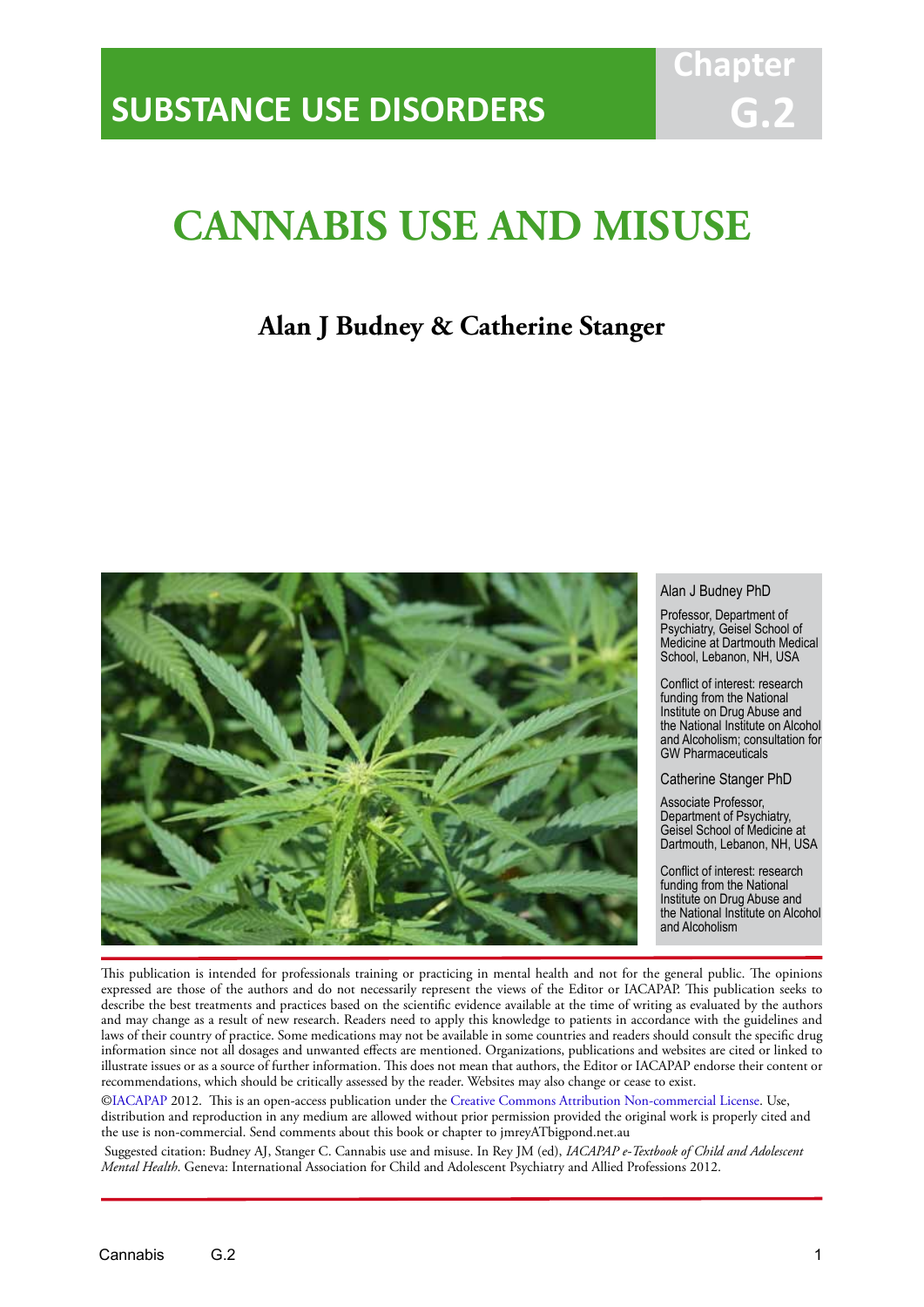Cannabis is the generic term for the psychoactive substance derived from<br>Cannabis sativa, a plant grown in many areas of the world and widely<br>used to alter consciousness. Many know cannabis by other names:<br>marijuana, hashi *Cannabis sativa,* a plant grown in many areas of the world and widely used to alter consciousness*.* Many know cannabis by other names: *marijuana, hashish, dagga, bhang, ganja, dagga, weed, pot* or *reefer*, to name just a few. Throughout this chapter, we will use "cannabis" to refer to all the various forms of the substance.

Cannabis, more so than any other substance of potential abuse, has generated tremendous controversy worldwide. Estimates of global use exceed 166 million people (UNODC, 2008), and policies related to its legal status and potential for medical use vary across and within countries. Many have questioned its addictive potential. That is, they have been skeptical about whether or not someone can really become dependent or addicted to cannabis. The seriousness of the medical and psychosocial consequences of cannabis has also been challenged. Some believe that its status as a "gateway" substance leading to use of even more harmful drugs makes cannabis dangerous. These questions also lead one to wonder whether there is a need for potent treatments to help people quit. Recent advances in our knowledge about cannabis and addiction provide clarity to some of these questions. This chapter makes available science-based information on cannabis and its potential





Click on the picture above to access the National Institute on Drug Abuse (US) website and the one below to access the National Cannabis Intervention and Prevention Center (Australia)

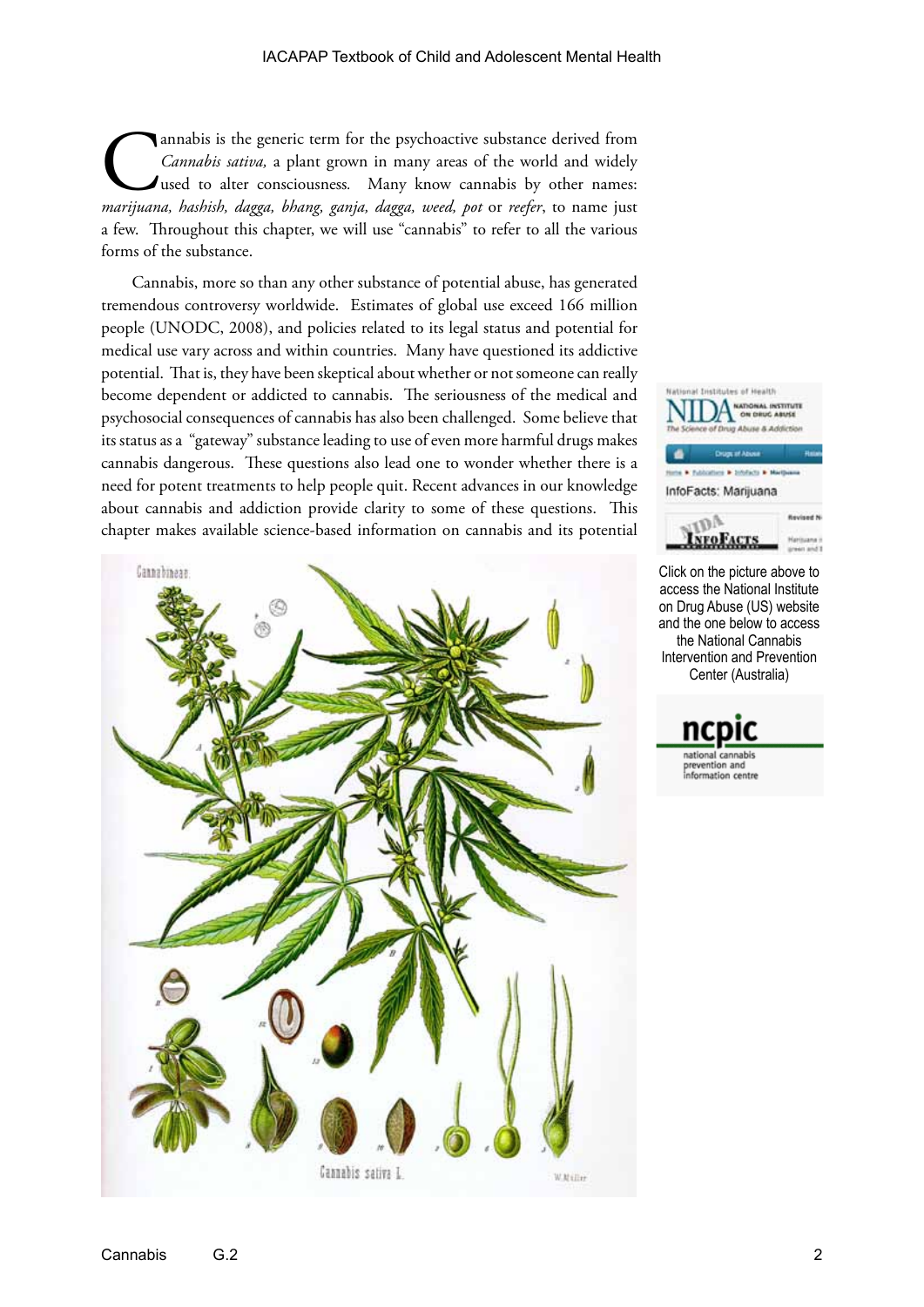

Advertisement in the Jan 1895 issue of the "Medical Advance Journal"

for harm, with the goal of providing an informed and thoughtful understanding and appreciation of cannabis and its potential impact on adolescents.

#### **Cannabis throughout history**

By some accounts, cannabis first appeared approximately four thousand years ago in the Chinese culture as a plant grown for use of its fiber to make clothing, paper, and rope (Abel, 1980). Over time, people from many cultures have used cannabis as a medicine for various maladies and for spiritual ceremonies related to its mind-altering effects. Cannabis' value as useful fiber, its potential for medicinal use, and its psychoactive effects and abuse potential have combined to generate debate and controversy across cultures for many centuries.

In the  $19<sup>th</sup>$  century cannabis became part of the US Pharmacopeia (ca.1870) based on medical writings describing its potential medicinal applications. Societal concern related to cannabis misuse and its consequences, however, lead to government-sponsored studies, which concluded that cannabis was not "addictive" and had potential health benefits (e.g., Ohio State Medical Society, 1860 and the Indian Hemp Drug Commission, 1895). Increasing cannabis use was a source of public controversy in the US in the early-mid 1900's as some expressed an irrational fear that marijuana use by African Americans and Mexican Americans would prompt children of the white middle and upper class to use marijuana. International concerns also grew, as reports from the International Opium Conference and the League of Nations indicated that multiple countries felt the need to place controls on cannabis, while other countries resisted such efforts. In 1924, the International Opium Conference labeled cannabis a "narcotic" and called for strict controls.

In 1941, Britain declared cannabis illegal, and the United States legislated a Marijuana Transfer Tax and removed cannabis from the US Pharmacopeia. In 1944, the New York Academy of Sciences indicated that the public concerns about cannabis were exaggerated and that cannabis does not lead to addiction, yet its report described multiple negative aspects of cannabis use. In 1972, the US National Commission on Marihuana and Drug Abuse recommended that cannabis possession be decriminalized. In that decade a number of US states replaced prison terms with civil penalties or misdemeanor fines. Concurrently, the US banned medical research on cannabis, while the state of New Mexico passed a law allowing cannabis for medical use.

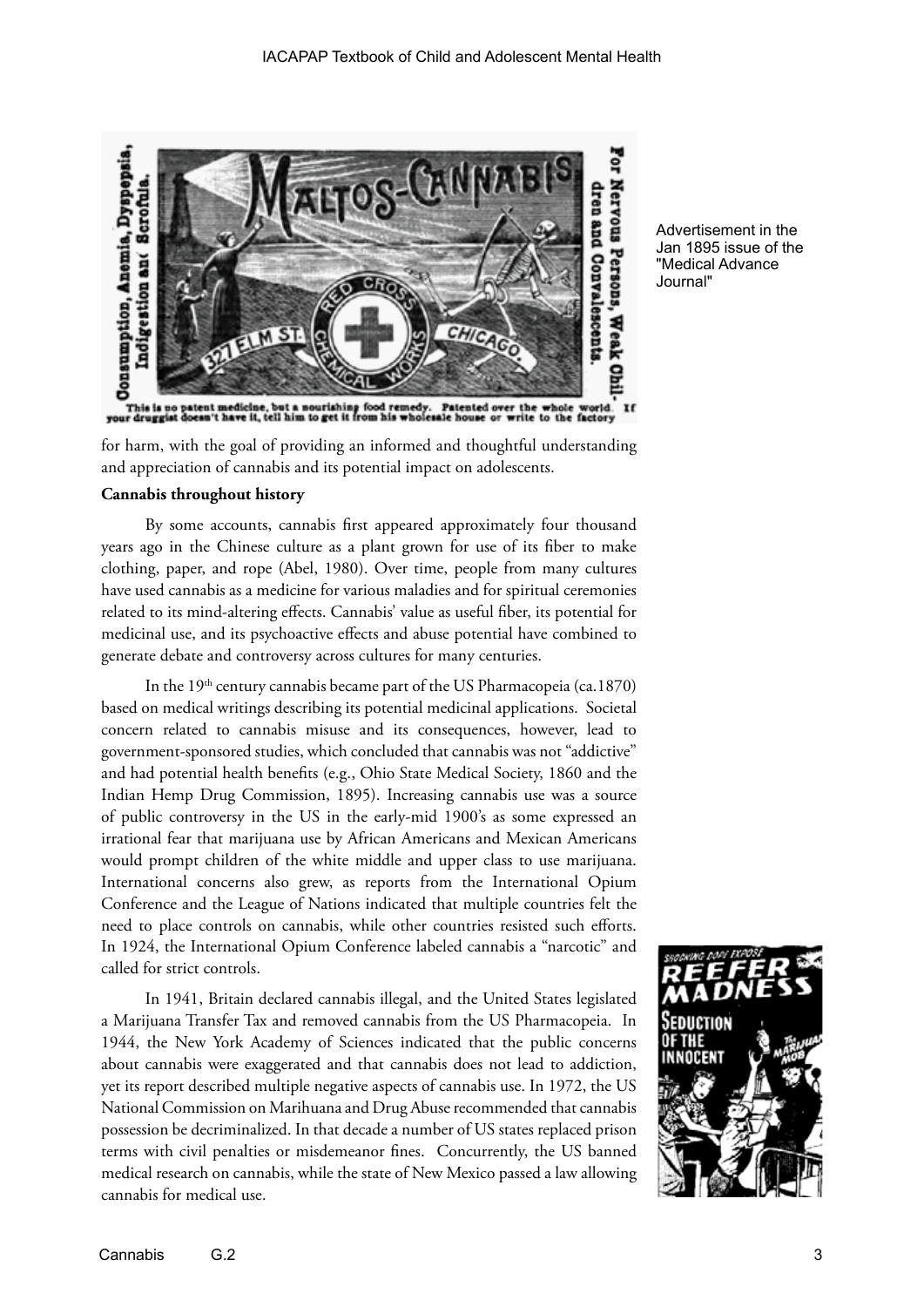In 1999, the Institute of Medicine released a comprehensive report acknowledging the potential negative effects of cannabis including addiction, but also provided a clear statement regarding its potential for medical benefits. Legalization and decriminalization discussions continue to evolve internationally with still no consensus and a resultant wide range of national and regional policies.

# **WHAT IS CANNABIS AND HOW DOES IT WORK?**

Although cannabis contains many chemical substances, it is delta-9 tetrahydrocannabinol (THC) that has been identified as the primary compound that produces the "high" that occurs when smoking or ingesting the plant materials. It is likely that other compounds in cannabis also contribute and interact with THC to produce its myriad of physical and psychological effects. In particular, research has focused on better understanding the role of *cannabidiol*. Some evidence suggests that cannabidiol may moderate the effects of cannabis, reducing the potential anxiolytic and psychomimetic effects of THC, yet other studies have not observed such effects (Bhattacharyya et al, 2010; Karschner et al, 2011). Awareness and understanding of the compounds other than THC in cannabis has relevance to evaluating three pressing issues related to cannabis use:

- How the effects of cannabis use compare with the use of the pure THC that is sometimes administered in medical settings
- How the effects of synthetic THC-like compounds being consumed recreationally (e.g., K2, Spice, Kronic) compare with natural cannabis use, and
- How the other substances contribute to the impact on health when the smoke from cannabis is inhaled (e.g., carcinogens, tar).

#### **How is cannabis prepared and consumed?**

The cannabis plant is cultivated cannabis and then marketed in various forms. Most often, it is dried and divided either into mixtures that include the whole plant or only the unfertilized flowers of the female plant. The parts of the



**Chemical structure of THC**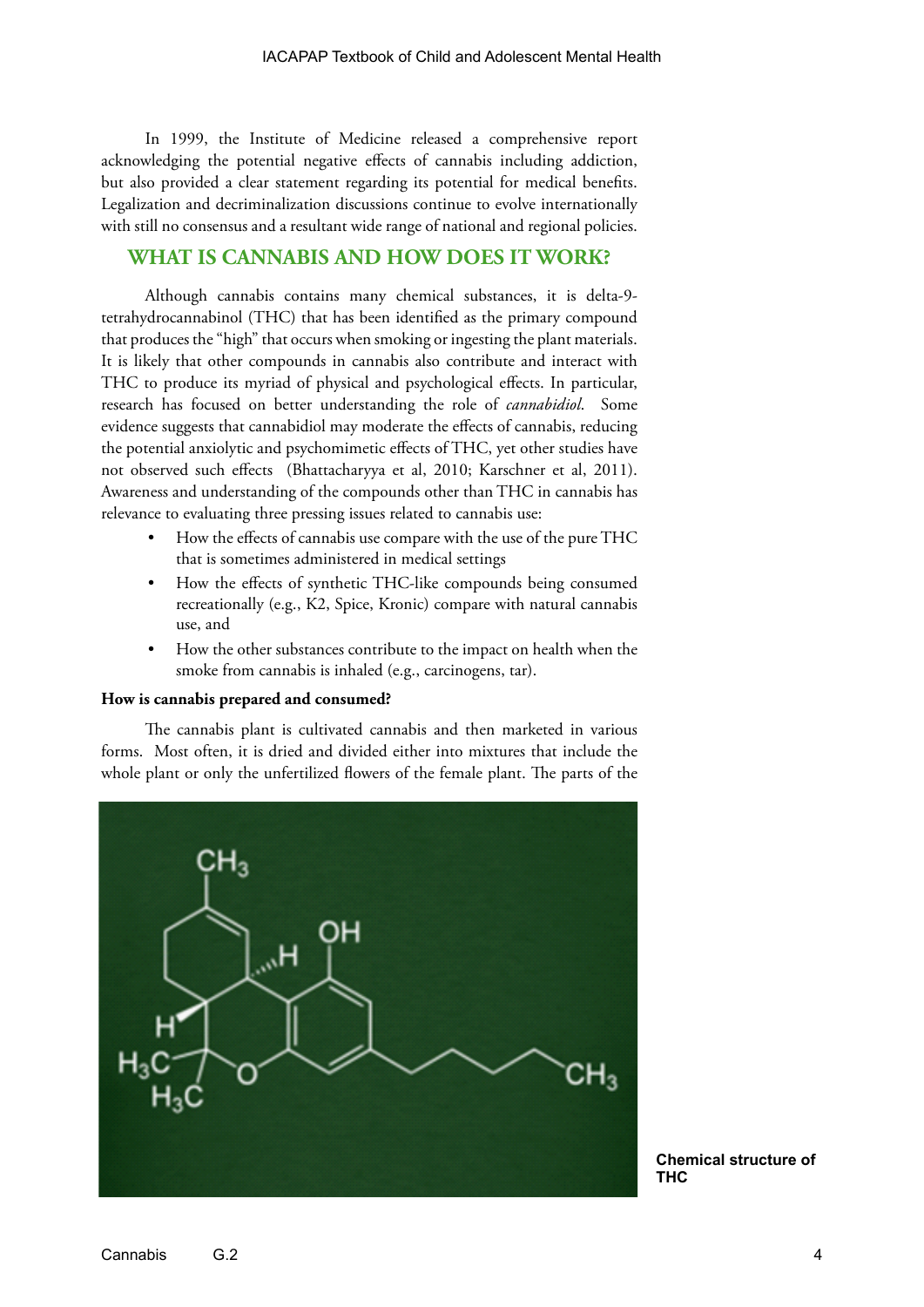

plant have differing THC potency with whole plant mixtures being least potent (2%-5% THC content), and flower-only mixtures having much higher potency (up to 20%). The other common cannabis preparation is *hashish*, which comprises the cannabis plant resin, with a typically high potency of THC (10-15%). Hash oil preparations are even more potent; these consist of concentrated resin extract and may reach potencies up to 60%. Of note, the average cannabis available on the street for purchase has become increasingly potent over the past 20 years most likely due to increased expertise in hybridization and growing techniques.

The most common method of administration of cannabis is smoking; the plant material is burned and the smoke is inhaled. Devices for smoking range from cigarettes (*joints*), pipes, water pipes (*bongs* or *hookahs*), and most recently hollowed out cigars that are usually called *blunts*. Smoking cannabis and tobacco simultaneously either via blunts, *spliffs* (joints that mix the substances together), or by chasing cannabis with tobacco has become more common recently, particularly among teens and young adults (Agrawal et al, 2011; 2012; Peters et al 2012)

Cannabis can also be "vaporized", which involves heating it to a temperature high enough to release psychoactive compounds for inhalation, but low enough that combustion does not occur. This route of administration is thought to be somewhat "safer" than traditional smoking methods.

Oral consumption of cannabis is also fairly common and usually involves dissolving it into food substances, frequently baked goods, although recently some places that dispense "medical marijuana" have begun to market other edible products that include doses of cannabis.

#### **Do different administration methods have different effects?**

Smoked and vaporized cannabis have similar bioavailability to THC, which results in a similar time course of intoxication effects. Onset of intoxication typically occurs within 1-2 minutes, reaches peak usually within 30 minutes, and can last for up to four hours. When consumed orally, bioavailability is lower, and thus intoxication is delayed with onset usually occurring after at least 30 minutes, peak effects resulting in approximately two hours, and effects lasting for more than six hours.

The average cannabis available on the street for purchase has become increasingly potent over the past 20 years.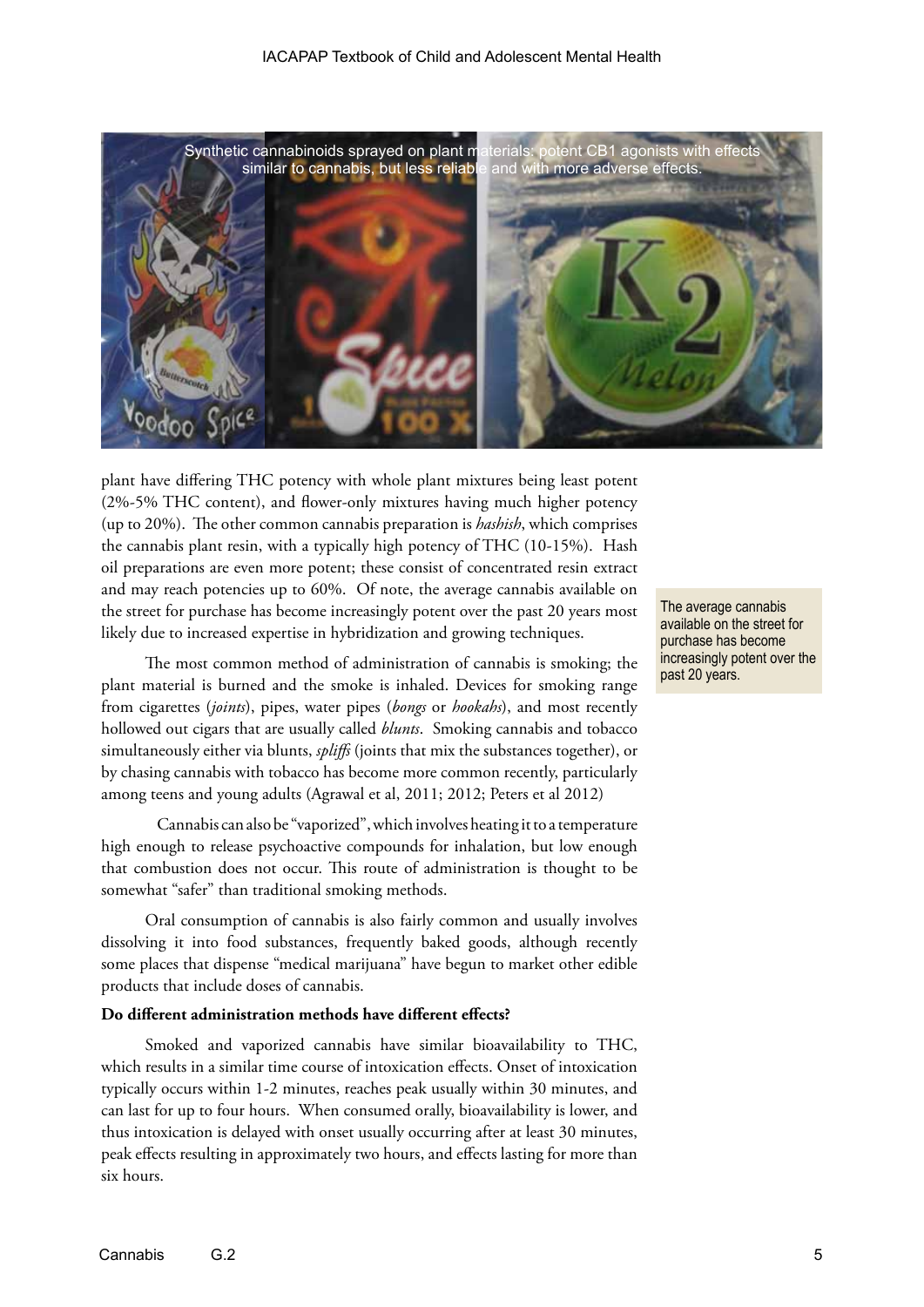

#### **What are the general effects of cannabis use?**

Cannabis ingestion has numerous, well-documented direct effects, most of which are dose dependent. The effects associated with the feeling of being "high" or "stoned" include euphoria, a sense of relaxation, increased giddiness or propensity for laughing, the sense that time seems to slow down, an increased appreciation for music and other art forms, and tendency to prefer nonverbal social activities or introspection. The less often discussed feelings of anxiety, paranoia, fear, or panic may also be experienced. These effects occur most often in less experienced users or following use of higher than usual doses. In rare cases, usually involving particularly high doses, users may experience hallucinations. These effects are not life threatening, dissipate with time, and may be reduced with comfort and reassurance.

Use of cannabis also produces several reliable physiological effects. The mouth becomes dry and appetite is stimulated (i.e., the onset of *munchies*) which typically results in an increase in the consumption of food and drink, particularly high calorie products. At low to moderate doses, cannabis typically has antiemetic effects (reduces nausea), but can induce nausea or vomiting at higher doses or among less experienced users. Cannabis use has a broad range of effects on cardiovascular function. Use is associated with increase in resting heart rate, slight increase in supine blood pressure, and increased orthostatic hypotension (dizziness or lightheadedness that results from a sudden drop in blood pressure after standing) (Jones, 2002). Also dilation of small blood vessels occurs, which results in redness of the eyes.

Cannabis can impair focused and divided attention, short term and episodic memory, some types of complex cognitive processing, and some aspects of motor ability (Vandrey & Mintzer, 2009). Many of these effects are not large, but are dose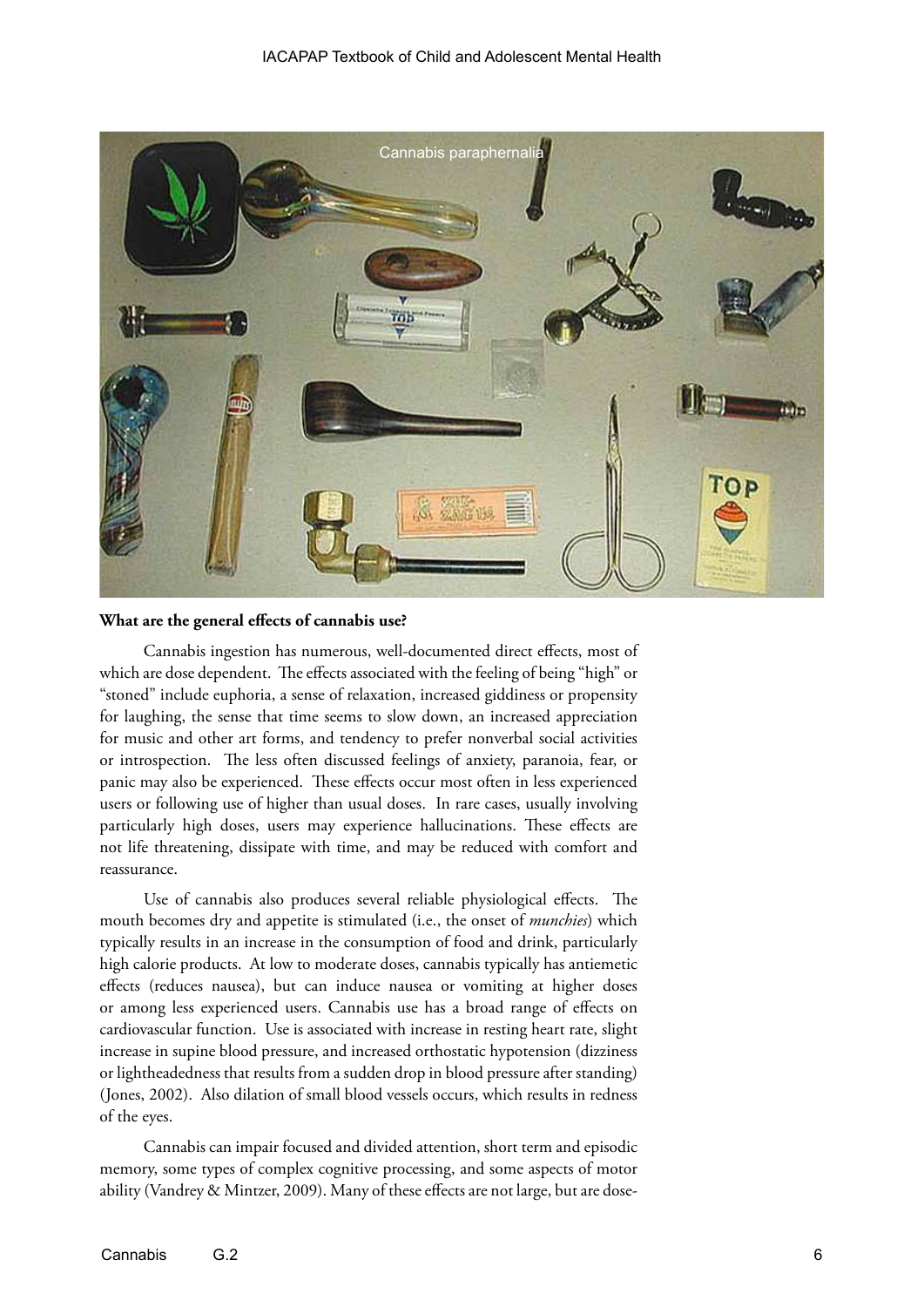related and moderated by cannabis use history (tolerance). Generally, moderate doses of cannabis appear to have comparable effects to moderate doses of alcohol (BAC approximately 0.05%) on measures of motor ability, attention and episodic memory.

Sustained use of cannabis can impair attention, memory and complex cognitive abilities such as problem solving and mental flexibility (Kalant, 2004; Solowij et al., 2002). Neuroimaging studies indicate that long-term cannabis users have altered brain function in the prefrontal cortex, cerebellum, and hippocampus. Again, the functional significance of such impairments is difficult to assess and quantify. Most research suggests that much of the impairment associated with chronic cannabis use is likely reversed following extended periods of abstinence.

#### **How does cannabis interact with the brain?**

Cannabis exerts its effects primarily through an endogenous cannabinoid receptor system. Two receptor subtypes (CB1 and CB2) and five endogenous ligands have been identified. The psychoactive and reinforcing effects of cannabis are primarily mediated by activation of the CB1 receptor by the THC compound. This receptor is abundant throughout the central nervous system, but is expressed in the brain at the highest concentrations in the basal ganglia (reward, learning, motor control), cerebellum (sensorimotor coordination), hippocampus (memory), and cortex (planning, inhibition, higher-order cognition). Changes in brain activity following administration of THC are localized mostly in these areas, and neuroimaging studies indicate that these brain activity changes are THC dose- and time-dependent effects. The euphoric effects of cannabis are primarily related to

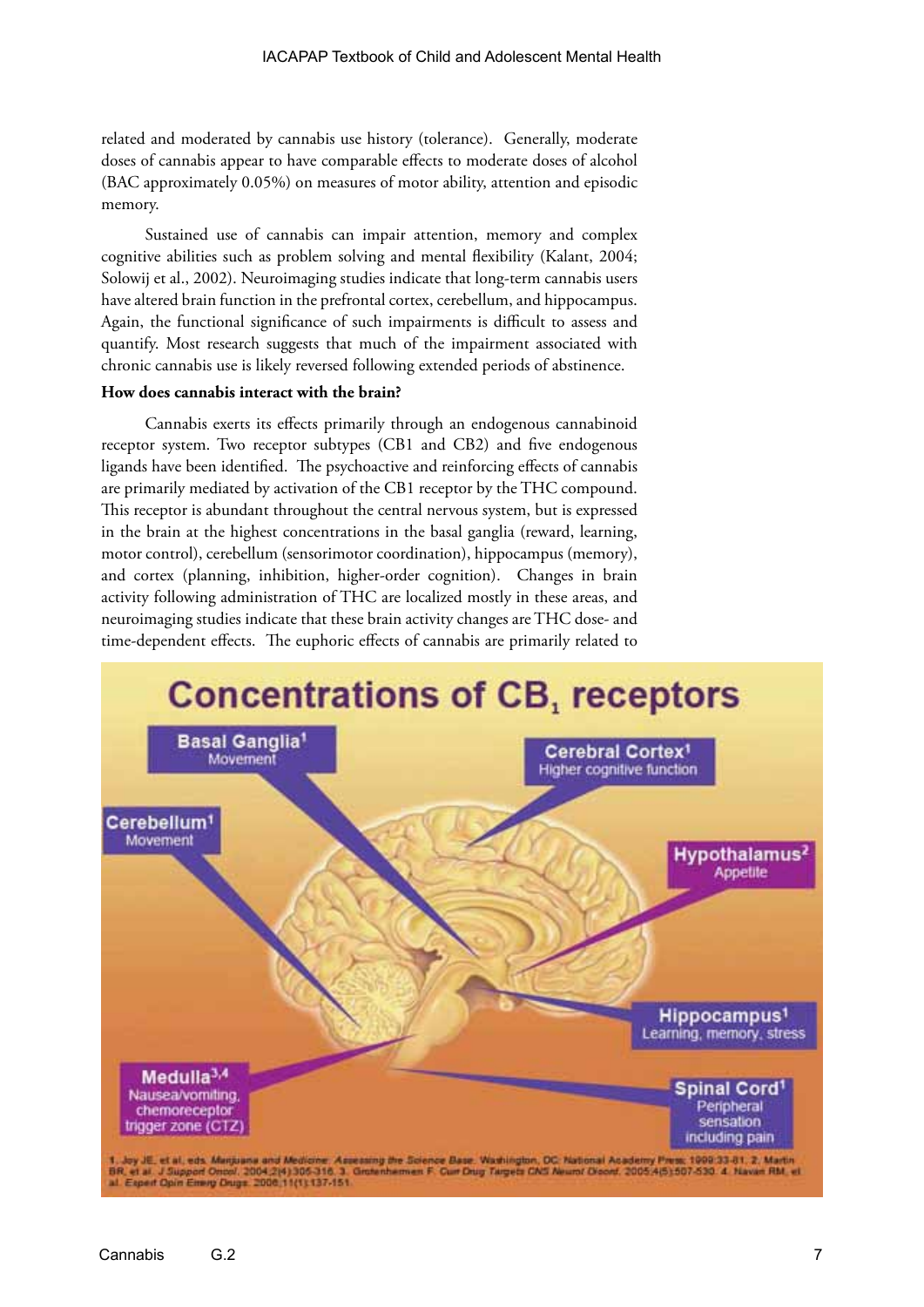THC enhancing dopamine neuronal firing and synaptic dopamine levels in the reward pathway of the brain (Gardner, 2005), which not surprisingly is a hallmark neurobiological feature of most abused drugs.

Adolescent neuroimaging studies have indicated that chronic use of cannabis in adolescence leads to less efficient neural processing on tasks requiring executive function, and in particular, on tasks requiring higher level control of attention (Abdullaev et al, 2010). Similarly, frequent or recent cannabis use among teens, and onset of cannabis use prior to the age of 16 have been found to be associated with less efficient (overactive) cognitive processing on working memory tasks (Becker et al, 2010; Jager et al, 2010; Schweinsburg et al, 2010). Working memory is a cognitive system that holds information, permitting verbal and nonverbal activities such as reasoning and comprehension processing, which are important components involved in goal-oriented monitoring or manipulation of information that contributes to decision making (Becker & Morris, 1999). Adolescent cannabis users also have structural abnormalities including decreased cortical thickness (Lopez-Larson et al, 2011) and reduced cortical fractional anisotropy, suggestive of decreased myelination (Ashtari et al, 2009). These findings suggest that cannabis use alone or in combination with other substance use (e.g., alcohol) in adolescence may negatively influence normal neuro-developmental processes.

# **BEHAVIORAL, MEDICAL AND PSYCHIATRIC ADVERSE EFFECTS**

Adolescents who report regular use compared to those who do not use cannabis are much more likely to (Tims et al, 2002):

- Use other substances and to develop substance use disorders
- Have poor academic performance and drop out of school
- Engage in delinquent behavior and get arrested
- Have other psychiatric problems and have more emergency room visits
- Engage in more risky behavior such as drugged driving, which increases risk of accidents, and sexual behavior that increases risk of unplanned pregnancy and of STDs.

In adults, regular cannabis use has also been linked to poor work history and less satisfactory relationships. Some research has raised concern that cannabis exposure to the fetus during pregnancy may impact learning and cognitive function during the school years (Fried et al, 2003). Cannabis has also been linked to increased respiratory problems (e.g., bronchitis), but has not clearly been associated with cancer risk, although smoking cannabis produces a high level of carcinogens (Tetrault et al, 2007).

#### **Cannabis and schizophrenia**

Although it is difficult to demonstrate that cannabis use is a causal factor in these adverse consequences, certainly it plays some contributing role. Of particular concern is whether cannabis use contributes to the development of severe mental illnesses such as schizophrenia (Sewell et al, 2009). A clear association between cannabis use and the development of psychotic disorders has been repeatedly demonstrated. Particular risk is associated with frequent use and early onset of use. Thus, this concern is of great importance during adolescence and young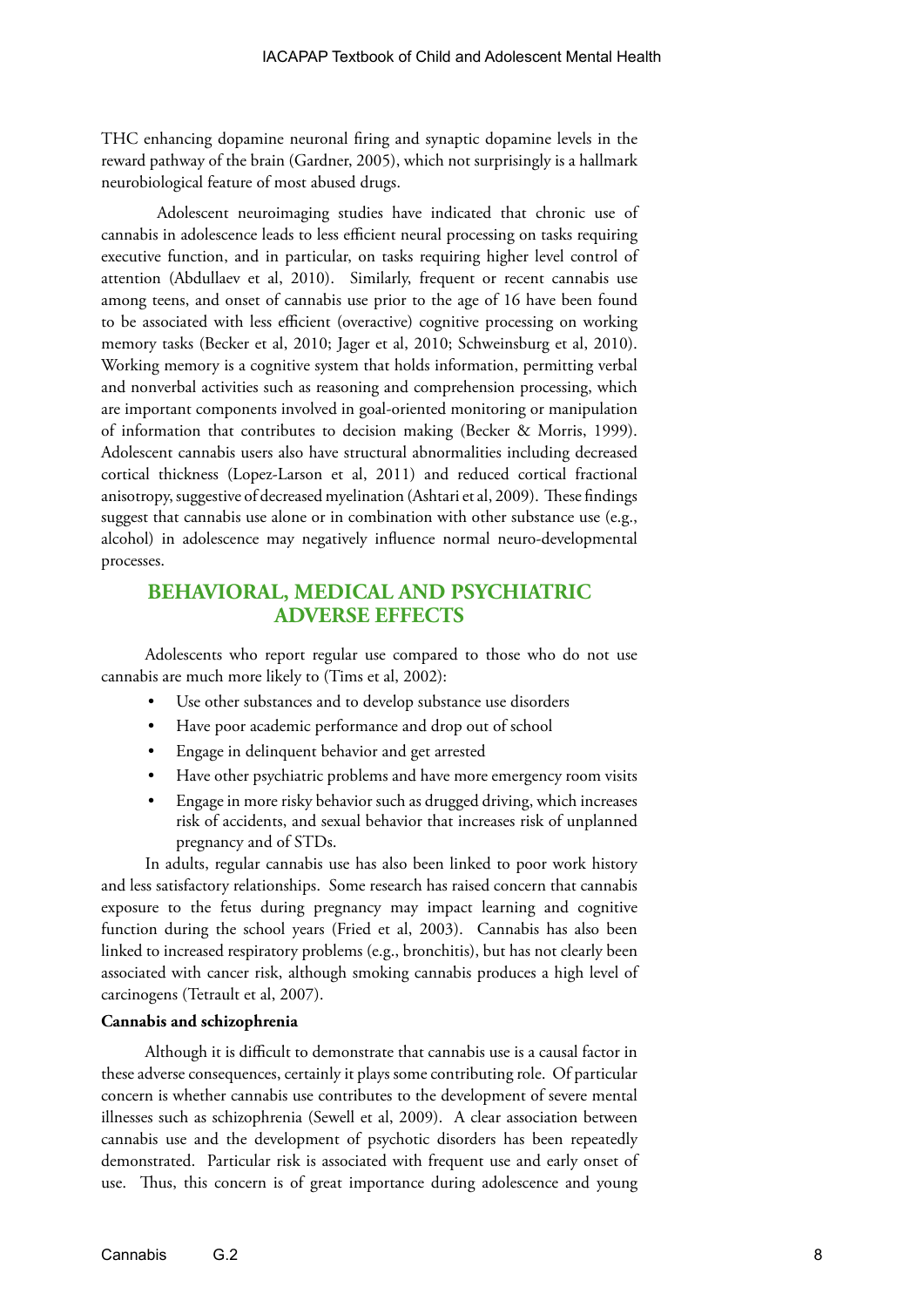adulthood. Evidence is not conclusive on whether or not these relationships are causal (e.g., whether cannabis use actually causes new cases of schizophrenia) or whether psychosis would have developed eventually without cannabis use (e.g., cannabis only bringing forward the onset of the illness). Cannabis is likely to trigger early onset of psychosis and perhaps the expression of psychosis among those with predisposing risk factors for psychosis. Moreover, among those with psychotic disorders, cannabis use clearly has a negative impact on its course and response to treatment, despite some evidence that it may enhance acute cognitive functioning in some persons with schizophrenia.

#### **Is cannabis "addictive"?**

Although agreement on how to best define "addiction" is sorely lacking, by most indicators, cannabis use can develop into cannabis addiction or diagnostically speaking, a cannabis use disorder. Laboratory, epidemiological, genetic, and clinical studies have demonstrated the biological plausibility, existence, prevalence and clinical importance of cannabis use disorders.

#### **Neurobiology and genetics**

As reviewed above, the neurobiology of how cannabis produces its effects and the concomitant endogenous cannabinoid system provide biological plausibility

# **Table G.2.1 Cannabis addiction is similar to other substance addictions**

#### **Biological plausibility**

- Endogenous cannabinoid system
- Cannabis activates dopamine reward pathways
- Genetic determinants of cannabis use disorder

# **Clinically significant withdrawal syndrome**

- Similar to tobacco withdrawal
- Makes quitting difficult
- Contributes to failed quit attempts

## **Phenomenology of cannabis use disorder**

- Full range of abuse and dependence criteria
- Multiple social, behavioral, and emotional associations
- Moderately less severe syndrome than other substance use disorders

#### **Prevalence**

- Greater numbers of cannabis use disorders than of other illicit substance use disorders
- Lower percentage of users develop a cannabis use disorder, but many more users of cannabis than of other illicit substances

# **Treatment**

- Number of cannabis use disorder treatment admissions is comparable to that of cocaine and opioid use disorders
- Treatment response similar to other substance use disorders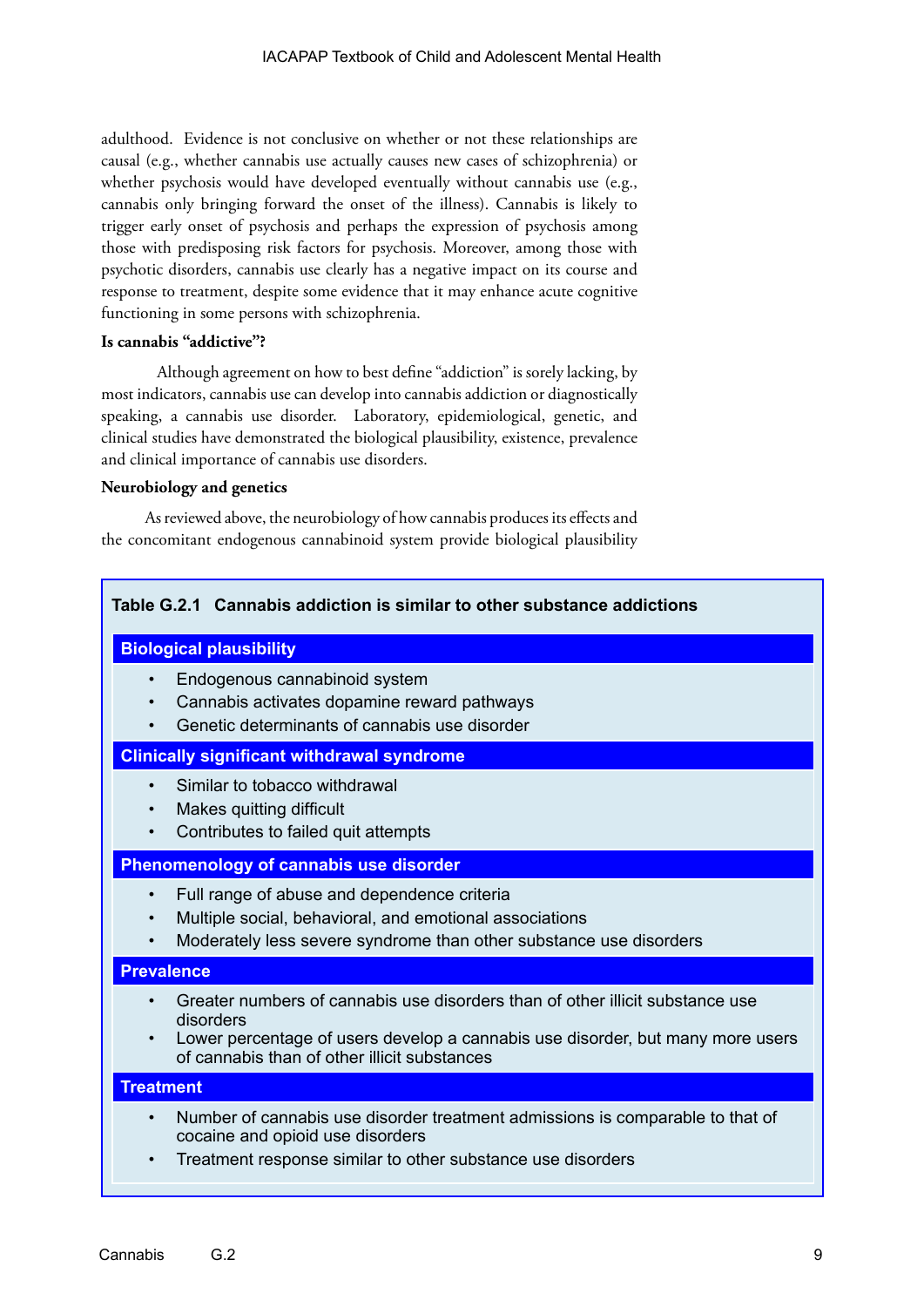for cannabis addiction. That is, these neural systems and actions closely parallel those of most other drugs for which people can develop addictive problems. In addition, multiple studies have established that genetic influences contribute to the development of cannabis use disorders. Heritable factors – contributing between 30-80% of the total variance in risk of cannabis use disorder – have been reported and genetic linkage studies of cannabis use disorder and earlier stages of cannabis use (including frequency of use) further establish a genetic link to cannabis use problems (Agrawal & Lynskey, 2009). Three sources of genotypic risk (substance specific, substance non-specific and environmentally modifiable) have been identified. First, substance specific genes may impact vulnerability to the general addictive potential of cannabis. Second, specific genes may increase or decrease genetic vulnerability to externalizing behavior problems in general, including adolescent experimentation and misuse of psychoactive substances. Third, certain genes may impact an individual's reactivity to environmental variables such as stress, which may influence risk for substance misuse.

#### **Cannabis withdrawal?**

Drug withdrawal is a considered by many as a hallmark of addiction. Thus, one important part of the larger question of whether you can become addicted to cannabis is: does regular cannabis use result in the experience of withdrawal when one stops using? The past 10-15 years of research provide a clear answer to this question; a true, clinically significant cannabis withdrawal syndrome is experienced by many heavy users of cannabis (Budney & Hughes, 2006; Budney et al, 2004).

The neurobiological basis for cannabis withdrawal was established with the discovery of the aforementioned endogenous cannabinoid system. Studies with nonhuman animals have shown that administration of a cannabinoid antagonist can precipitate withdrawal. Studies with humans have demonstrated that deprivation of THC in some users causes withdrawal symptoms, and that symptoms abate with re-administration of THC, clearly establishing the pharmacological specificity of cannabis withdrawal (e.g., Budney et al, 2007; Haney et al., 2004). Moreover, laboratory and clinical studies with adults and adolescents have provided support for the reliability, validity, and time course of a cannabis withdrawal syndrome (Budney et al, 2004; Chung et al, 2008; Levin et al, 2010; Milin et al, 2008; Vandrey et al, 2005). Most withdrawal effects appear within 24-48 hours of cessation, peak in 2-4 days, and return to baseline within 1-3 weeks. A substantial proportion (25%-95% across studies) of heavy marijuana users reports multiple withdrawal symptoms, with individuals seeking treatment for cannabis use disorders showing the highest rates of withdrawal.

Concern about the clinical significance or importance of this withdrawal syndrome was a primary reason for the omission of this condition from the DSM-IV. However, data now show that cannabis withdrawal is comparable in magnitude and severity to the well-established tobacco withdrawal syndrome (Budney et al, 2008; Vandrey et al, 2008); many adolescent and adult users report that withdrawal symptoms adversely impact their attempts to quit, and lead to the use of cannabis or other drugs to relieve withdrawal symptoms (Copersino et al, 2006); a substantial proportion of adults and adolescents in treatment for cannabis use disorder complain that these symptoms make cessation more difficult; and the severity of withdrawal appears to have predictive validity – adolescents with more

#### **Cannabis withdrawal symptoms**

- Irritability, anger, or aggression
- Nervousness or anxiety
- Sleep difficulty (e.g., insomnia, disturbing dreams)
- Decreased appetite or weight loss
- **Restlessness**
- Depressed mood
- Physical symptoms: stomach pain, shakiness/tremors, sweating, fever, chills, or headache
- Less common symptoms: fatigue, yawning, difficulty concentrating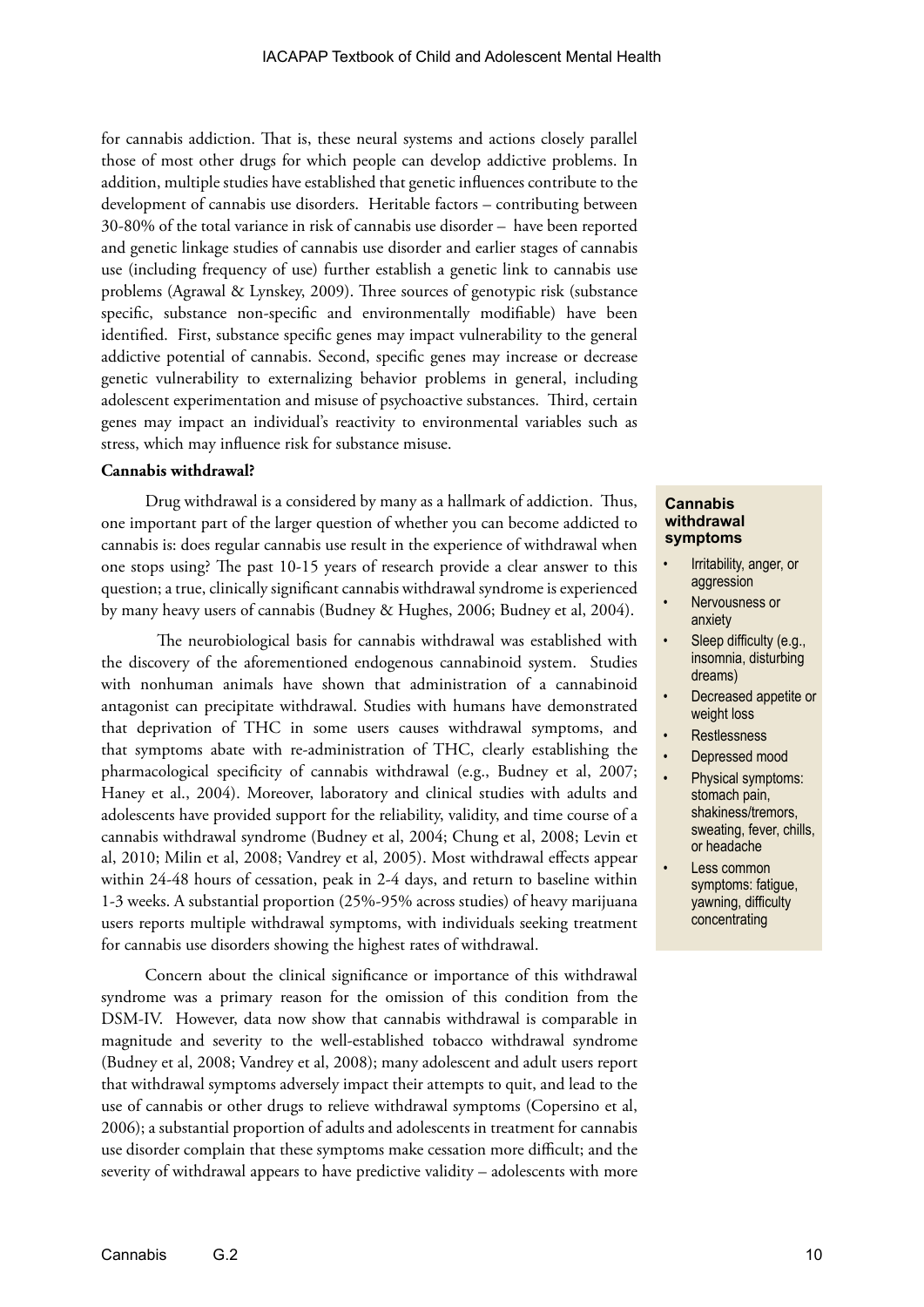

Photo: Tony Fischer

severe withdrawal have a higher probability of poor treatment outcome (Chung et al, 2008; Cornelius et al, 2008).

In summary, the cannabis withdrawal syndrome does not typically include major medical or psychiatric consequences and might be considered "mild" compared with heroin and alcohol withdrawal. However, the emotional and behavioral symptoms that are a hallmark of cannabis withdrawal impede cessation attempts, and as such should be assessed and addressed in clinical settings or when self-quitting.

# **EPIDEMIOLOGY OF CANNABIS USE DISORDER**

As with other drugs, the majority of people who have tried cannabis do not develop a problem with addiction. However, the number of persons who at some time in their lives meet criteria for a cannabis use disorder as defined in the Diagnostic and Statistical Manual of Mental Disorders (DSM-IV) (American Psychiatric Association, 2000) is more than double the number that meet such criteria for any other illicit drug (Anthony & Helzer, 1991; Anthony et al, 1994). This reflects the fact that many more people have ever used cannabis compared with having ever used other illicit drugs of abuse. In contrast, the percentage of persons who have ever used cannabis and who then develop dependence is lower (approximately 9% in the US) than with other illicit substances; for example, 15% of those who try cocaine and 24% of those who try heroin develop dependence. The 9% dependence rate among cannabis users may seem low but, given the large number of people who have used cannabis, this results in a substantial number of persons with cannabis use disorders. It is of some concern that the prevalence of cannabis use disorders has been increasing despite stable rates of use (Compton et al, 2004). Increased potency of cannabis available in the streets and earlier age of initiation of cannabis use may contribute to this trend. Early onset of cannabis use (or any substance of abuse) is particularly worrying as it is a strong predictor of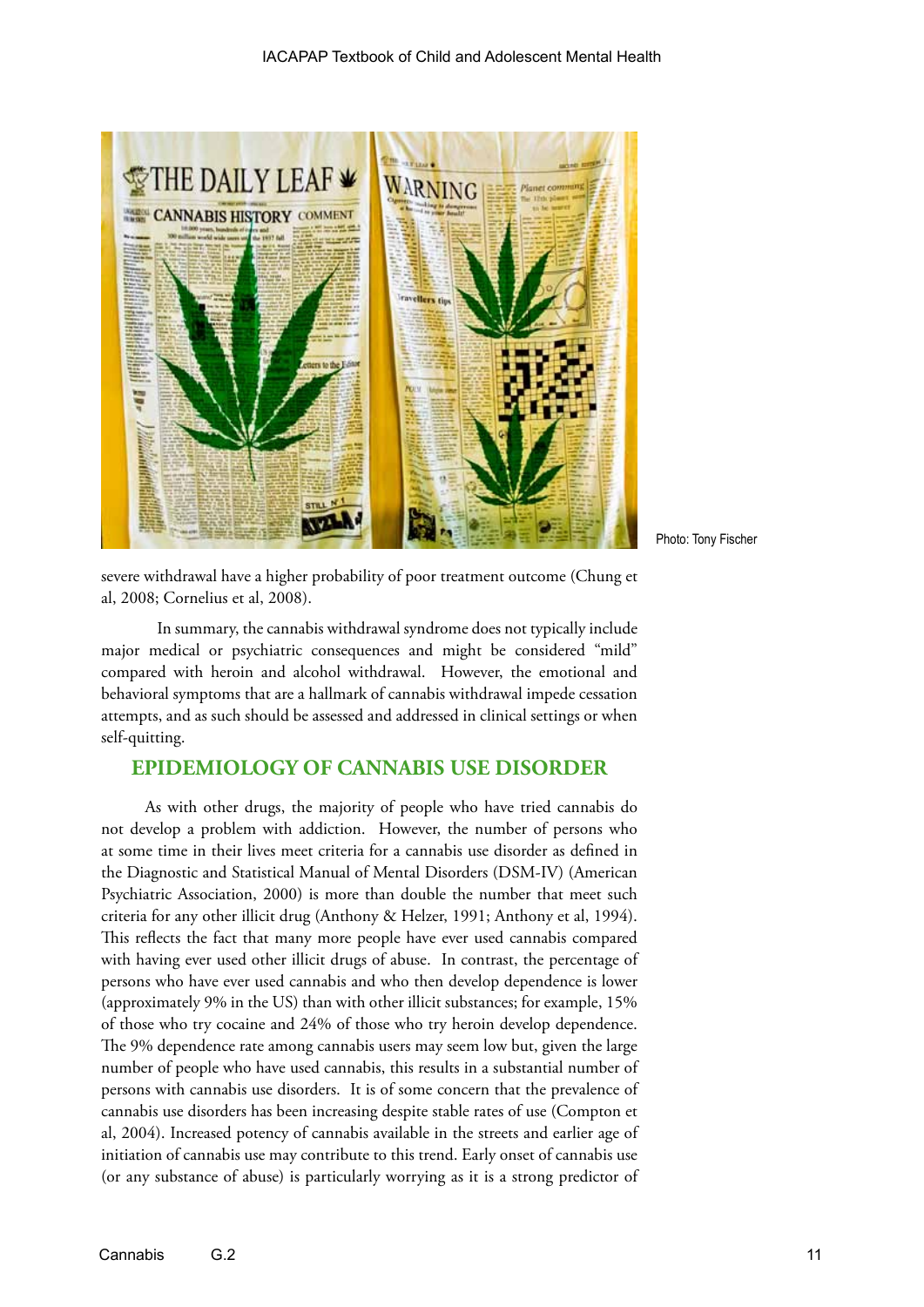

both substance use and mental health problems in young adulthood (Degenhardt et al, 2003; Fergusson et al, 2002; Gfroerer et al, 2002)

#### **Severity**

In most respects, the phenomenology of cannabis use disorders appears quite similar to that of other substance use disorders (Budney, 2006). Adults in treatment for a cannabis use disorder, on average, have been using cannabis daily for 10 years and made multiple unsuccessful attempts to quit (Budney, 2006; Copeland et al, 2001; Stephens et al, 2002). They experience the full range of symptoms of abuse or dependence. For example, they report continuing to use cannabis despite experiencing social, psychological and physical problems related to their use; they perceive themselves as unable to stop and most experience withdrawal symptoms when they stop abruptly. Moreover, they acknowledge relationship and family problems and guilt associated with using, financial difficulties, low energy and selfesteem, dissatisfaction with their productivity levels, sleep and memory problems, and low life satisfaction (Gruber et al, 2003; Stephens et al, 2002).

Though the phenomenology of cannabis use disorder is similar, there appear to be differences in severity (Budney, 2006; Budney et al, 1998). On average, individuals with cannabis dependence do not meet as many DSM dependence criteria as with alcohol, cocaine or opioid dependence. The withdrawal experience causes discomfort but is not associated with major health risks, and the associated health and psychosocial consequences, although substantial, are on average not as severe. Despite this milder dependence syndrome, quitting cannabis once problematic use has developed does not appear to be any easier than trying to quit other substances (see section on treatment below).

#### **Treatment admissions**

Paralleling the rise in cannabis use disorders, admissions to treatment services for primary cannabis use disorder have been dramatically increasing in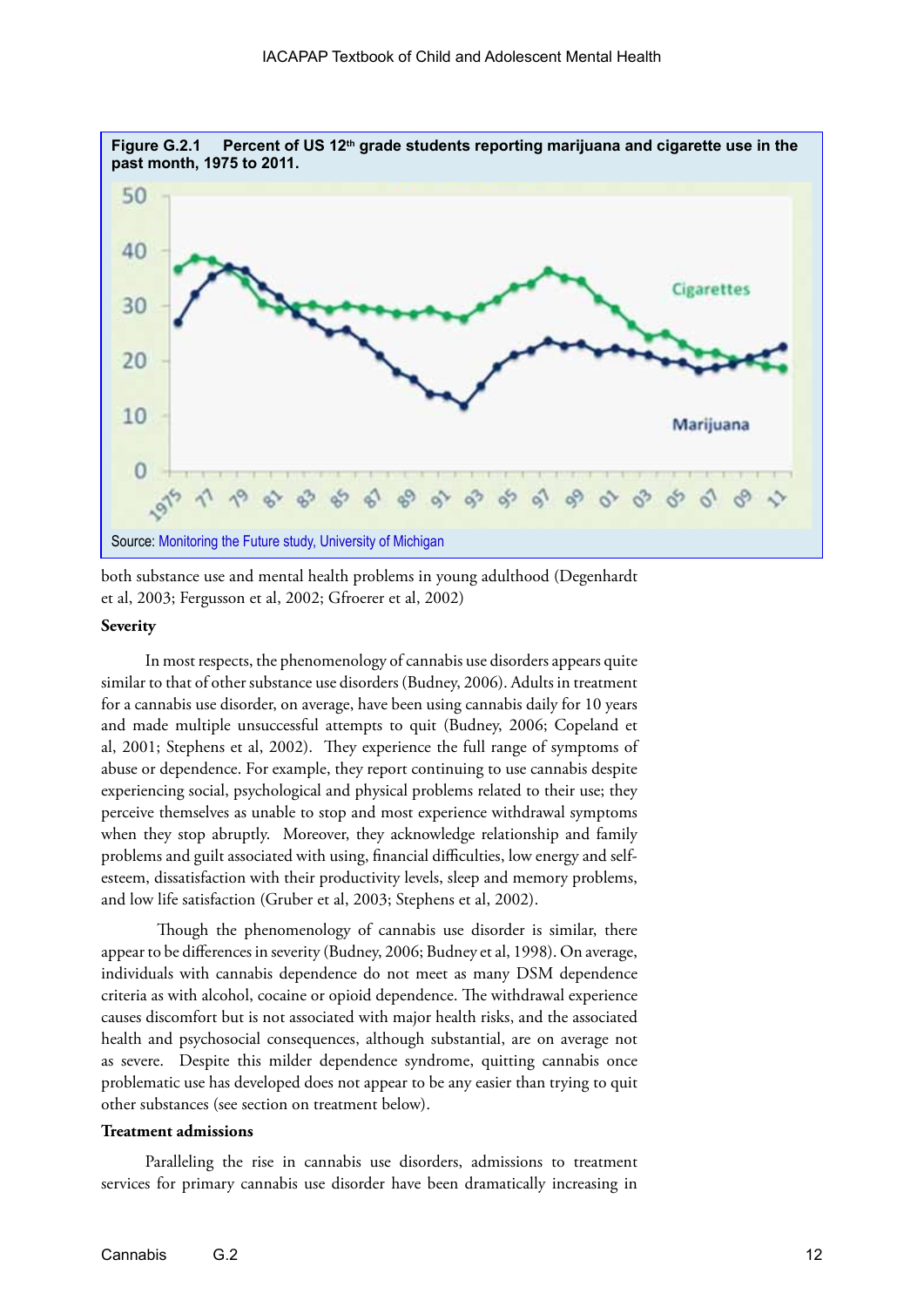some countries (e.g., US, Australia) such that the percentages of those in treatment for cannabis use disorder is comparable to those in treatment for cocaine and heroin use disorders. This may be due to increased number of people developing cannabis use disorders, the growing recognition and acceptability of a need for treatment, and the availability of specific treatments. Moreover, the existence of such treatment programs may raise awareness of cannabis' addictive potential, which may result in more cannabis users contemplating the possibility that it might be a significant problem for them.

Among adolescents, cannabis is by far the most commonly acknowledged substance used among those entering treatment (Substance Abuse and Mental Health Services Administration, 2008). In the US, over 40% of treatment admissions for cannabis use disorder are persons under 20 years of age. Adolescents appear to be more vulnerable to the development of cannabis use disorders than adults, as indicated by more rapid development of cannabis use disorder from time of onset of use. There is a clear need for effective, easily accessible treatments specifically for cannabis use disorders and especially for adolescents.

#### **Summary**

Findings from a growing body of multidisciplinary research indicate that debate over whether or not cannabis use can lead to dependence or addiction should be considered obsolete. Cannabis misuse and addiction are relatively common and are associated with significant negative consequences. Moreover, cannabis-related problems reflect a significant public health issue that requires continued attention and action towards developing more effective treatment and prevention interventions.

# **GATEWAY EFFECT**

Cannabis has been described as a "gateway" drug because its use usually precedes use of "harder" drugs such as cocaine and heroin, and frequent cannabis users have a much greater probability than nonusers of using heroin or cocaine in their lifetime. Such data, in addition to the high co-morbidity rates of cannabis use disorder and other substance use disorders, raise the question of whether cannabis use is causally related to use and misuse of other substances. Although cannabis use typically precedes other drug use, so do tobacco and alcohol. Recently, it has become more apparent that the timing of initiation of use of different substances varies geographically and by culture, indicating that drug availability and societal factors likely contribute to specific drug-onset trajectories. Hypotheses for cannabis as a gateway substance include:

- Neurobiological effects of cannabis use may increase sensitivity to the desirable effects of other substances
- Cannabis use increases opportunity for other substance use by placing the user in contact with those who use or sell other drugs
- Use of cannabis may impact cognitive functioning and decision making affecting choice of whether or not to use other drugs
- Common intrapersonal and environmental characteristics determine risk of substance use in general (e.g., conduct problems, neighborhood, neurobiology, parental factors).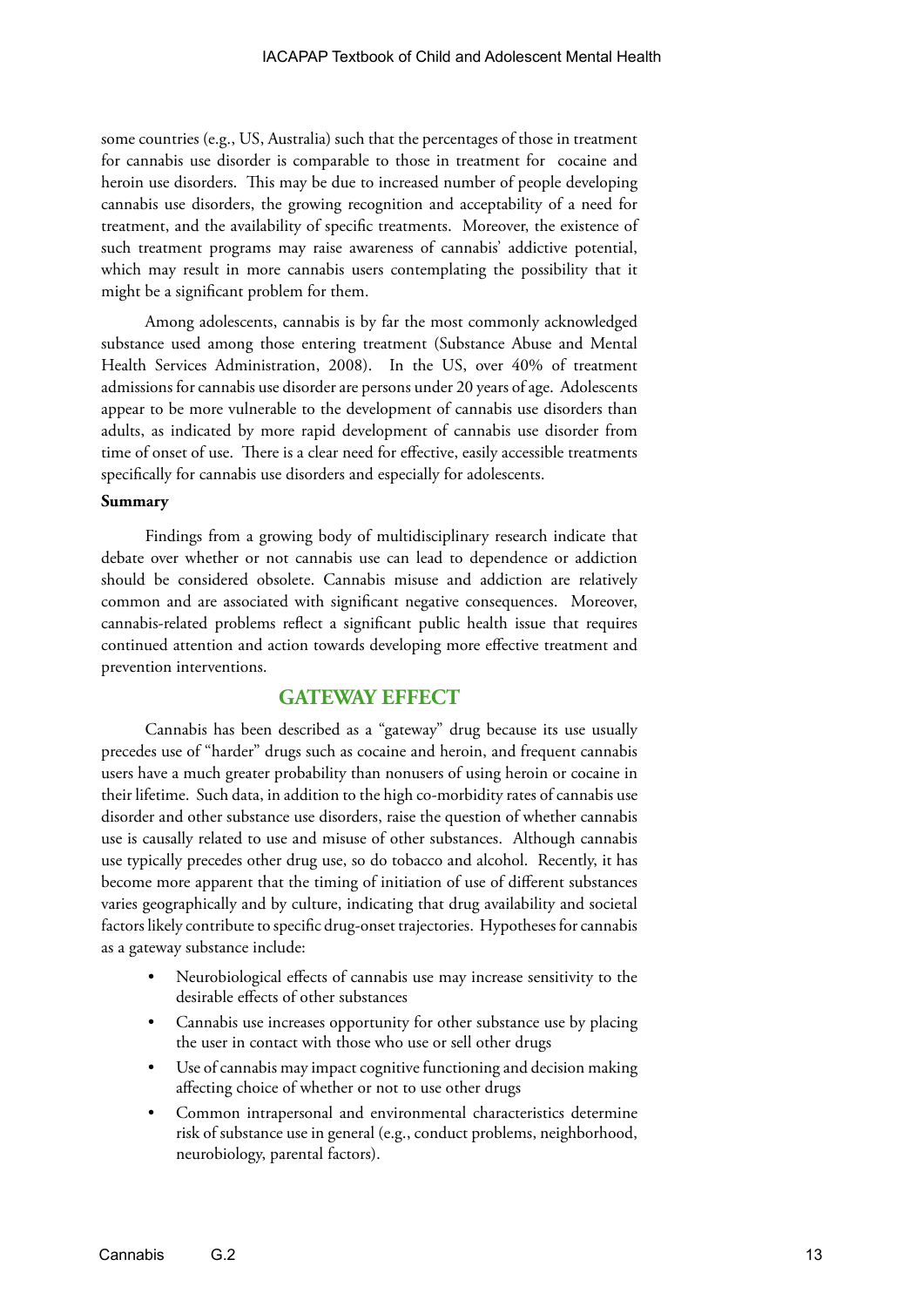Research demonstrates that genes, environmental factors and common preexisting risk factors account for much – but not all – of the association between early initiation of cannabis use and future other substance use, suggesting that all these hypotheses have merit (Agrawal et al, 2007; Lynskey et al, 2006). However, each of these factors would also explain alternative sequences of the onset of drug use.

# **SCREENING, ASSESSMENT AND DIAGNOSIS**

Assessment of cannabis use and cannabis use disorders is similar to that for other substance use disorders, with formal criteria for clinical diagnoses found in the DSM or the International Classification of Diseases (ICD). Structured or semistructured diagnostic interviews (e.g., Structured Clinical Interview for DSM-IV [SCID]) are most appropriate for determining cannabis use disorder diagnoses. In addition, the Substance Dependence Severity Scale, a five-item scale designed to measure dependence severity, has been validated for assessing dependence in cannabis users (Miele et al, 2000).

A few cannabis specific instruments for screening for problematic cannabis use have been developed (Piontek et al, 2008). For example, The Cannabis Use Disorder Identification Test is a short screen for DSM-IV diagnosis of abuse or dependence (Annaheim et al, 2008). The Cannabis Problems Questionnaire has adult and adolescent versions that yield a severity score for cannabis-related problems (Copeland et al, 2005; Martin et al, 2006). The Marijuana Screening Inventory (Alexander & Leung, 2006) assesses patterns of use and identifies clinical cases.

Standard instruments that assess all types of substance use problems have a longer history and more data supporting their psychometric properties than cannabis-specific instruments. For adolescents, the [CRAFFT](http://www.mcpap.com/pdf/CRAFFT%20Screening%20Tool.pdf) is a 6-item questionnaire designed to screen for high-risk alcohol and other drug use (see Table G.2.2). It has excellent psychometric properties with adolescents, is selfadministered, and can be used in a variety of health and educational settings (Knight et al, 2002). A positive CRAFFT screen suggests that further assessment of substance use disorders is warranted.

Two instruments that have been used primarily to measure change during treatment rather than as diagnostic or screening tools are the Marijuana Problem

| Table G.2.2 Screening for adolescent substance use problems: the<br><b>CRAFFT questionnaire</b> |                                                                                                                            |  |
|-------------------------------------------------------------------------------------------------|----------------------------------------------------------------------------------------------------------------------------|--|
| C                                                                                               | Have you ever ridden in a CAR driven by someone (including yourself) who was<br>"high" or had been using alcohol or drugs? |  |
| R                                                                                               | Do you ever use alcohol or drugs to RELAX, feel better about yourself, or fit in?                                          |  |
| A                                                                                               | Do you ever use alcohol or drugs while you are by yourself, or ALONE?                                                      |  |
| F                                                                                               | Do you ever FORGET things you did while using alcohol or drugs?                                                            |  |
| F                                                                                               | Do your family or FRIENDS ever tell you that you should cut down on your<br>drinking or drug use?                          |  |
|                                                                                                 | Have you ever gotten into TROUBLE while you were using alcohol or drugs?                                                   |  |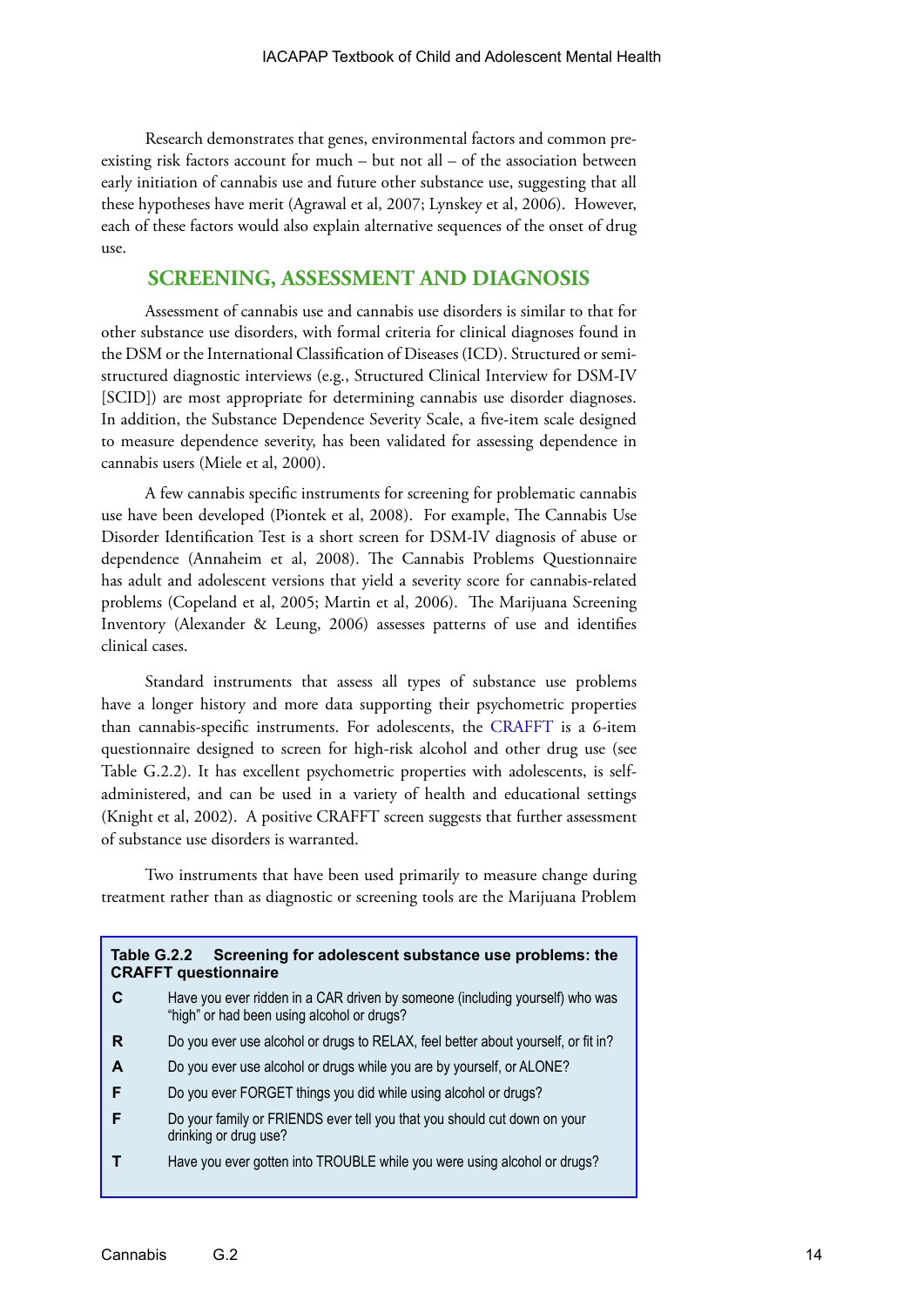

Inventory and the Marijuana Withdrawal Checklist. The Marijuana Problem Inventory yields a severity score of specific cannabis-related consequences (Marijuana Treatment Project Research Group, 2004), and is a useful index of response to treatment. The Marijuana Withdrawal Checklist can be used to assess withdrawal symptom history but has more commonly been used in research studies to examine changes in withdrawal during the early stages of abstinence (Budney et al, 2003). Such information can be used to assess and manage treatment strategies related to concerns about withdrawal. Another withdrawal assessment tool, Cannabis Withdrawal Scale is under development and holds promise for use in clinical settings (Allsop et al, 2011).

#### **Testing for cannabis use**

Testing for evidence of recent cannabis use is a vitally important screening and treatment outcome tool for adolescents and adults, as many persons in such contexts may have good reason for not being truthful about their substance use. Multiple methods for reliable and valid urine testing for THC metabolites are available. Easy to use and inexpensive dipstick methods provide qualitative results (yes vs. no) in approximately 2-5 minutes. Other more sophisticated techniques (e.g., gas chromatography-mass spectrometry) are also available but require relatively expensive equipment or transport to a laboratory. Most importantly, for any of these tests, reliability and validity will be high only if specimen collection procedures ensure the integrity of the sample by:

- Observation of specimen provision
- Temperature check and testing for urine concentration level and contaminants
- Personnel with adequate training to accurately interpret the results (Cary, 2006).

Misconception and cynicism are common related to urine testing for cannabis. Clinical staff must develop expertise for collection and testing protocols, and interpretation of results.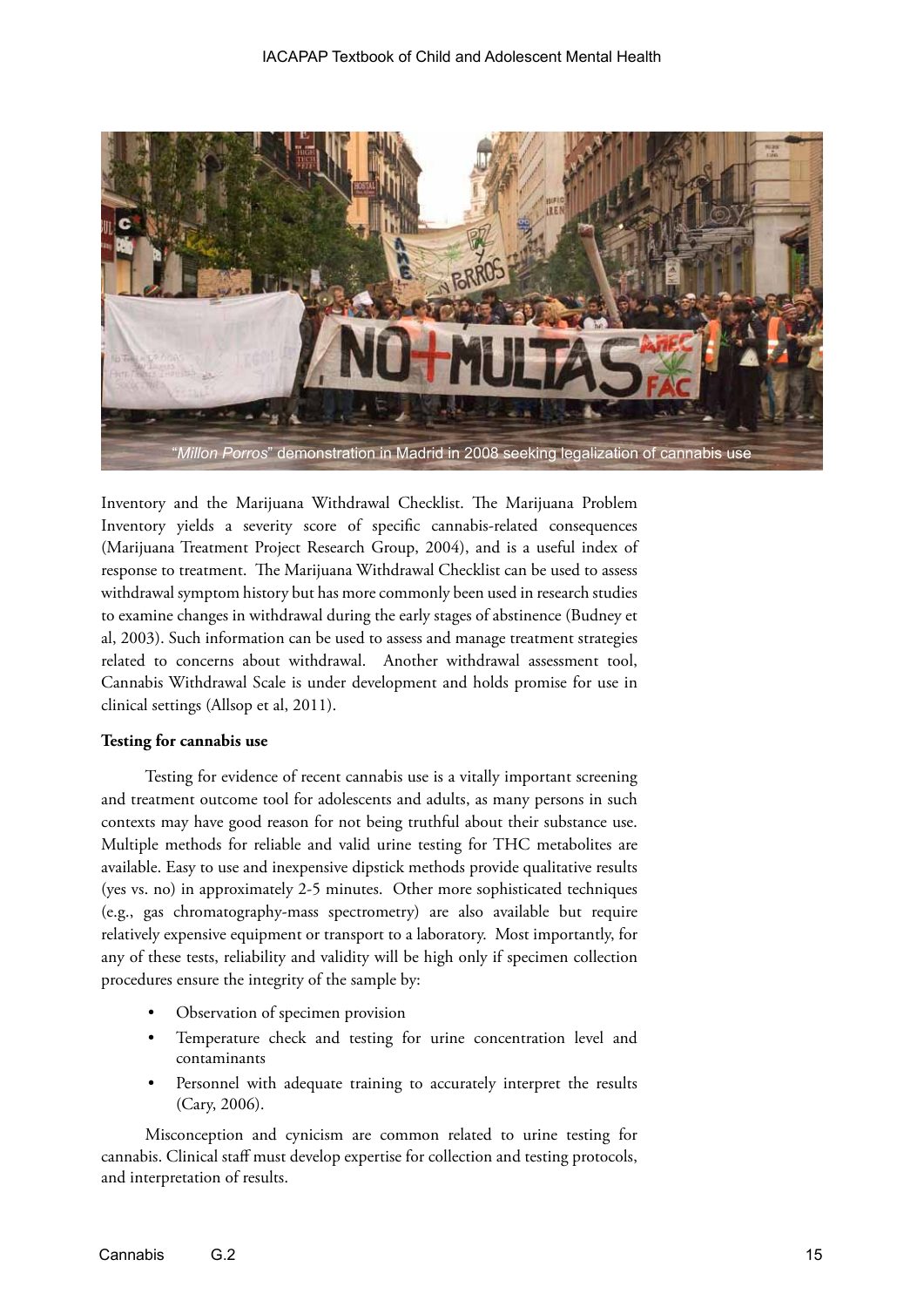Saliva and hair specimens can also be used. However, these technologies have limitations related to their window for detection of cannabis use. For example, current methods for saliva testing can detect only very recent use, while hair testing may detect fairly distant cannabis use and also has the potential for false positives caused by passive cannabis smoke. In summary, use of any biological screening methods requires comprehensive knowledge to facilitate reliable and valid testing and interpretation of results.

# **TREATMENT AND OUTCOME**

People dependent on cannabis typically use the drug multiple times per day, may be ambivalent about its negative effects, acknowledge multiple perceived positive effects, and cost is relatively low; all these factors make quitting difficult. Treatment studies with adults and adolescents indicate that abstinence and relapse rates observed following treatment are highly similar to those observed with other substance use disorders (Budney, 2007; Waldron & Turner, 2008). Below we discuss treatment approaches for adolescents.

Most information on the efficacy of treatment for teens with cannabis use disorders comes from studies that have included youth who use various substances with the understanding that the majority have a primary cannabis use disorder. Multiple types of behavioral interventions have shown promise in randomized clinical trials including (Stanger & Budney, 2010; Waldron & Turner, 2008):

- Group and individual cognitive-behavioral therapy (CBT)
- CBT combined with motivational enhancement therapy
- Motivational enhancement therapy or CBT combined with contingency management, community reinforcement approach counseling, functional family therapy, multidimensional family therapy
- Multisystemic therapy
- Brief strategic family therapy
- Family support network, and
- Family behavior therapy.

The motivational enhancement therapy and CBT interventions that have been tested are similar in scope and duration to those used with adults. The familyfocused interventions take advantage of social networks (parents, schools and other social agencies) that are somewhat unique to adolescents. These generally include efforts to address maladaptive family patterns that contribute to substance use (e.g., parent drug use, parent-child relationship problems, parent supervision), make use of resources in the school and criminal justice system, and address problems that might be associated with the teen's peer network. Although not clearly supported by the empirical literature (Dennis et al, 2004; Hendriks et al, 2011) some assert that these behaviorally-based, family approaches produce a more potent effect than those that do not include a family component.

That said, even with the most effective interventions tested to date, observed reductions in substance use have been modest and robust effects on abstinence rates have been difficult to demonstrate. In the largest clinical trial reported to date, 600 adolescents with cannabis use disorders received one of five treatments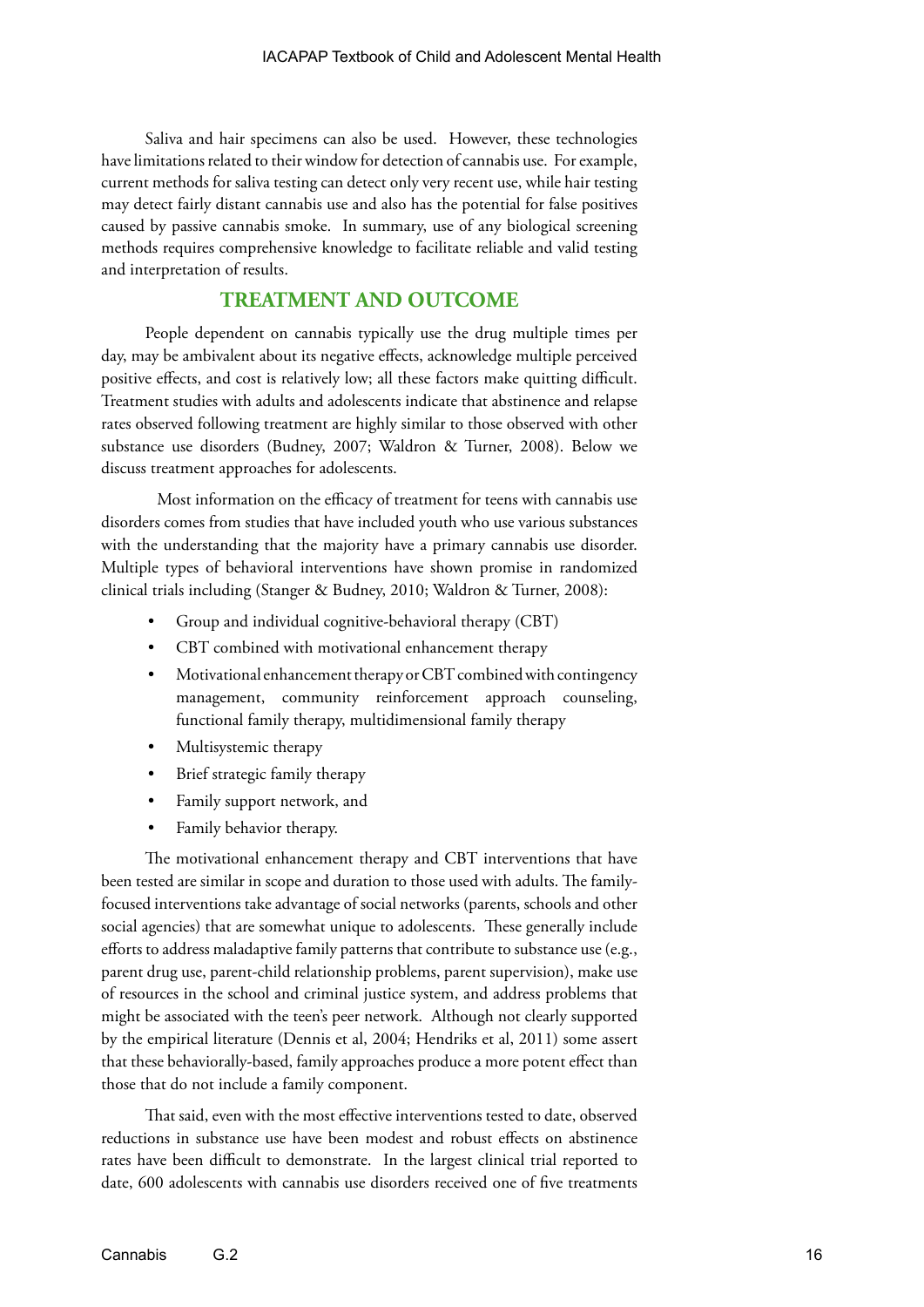(Dennis et al, 2004):

- Motivational enhancement therapy and CBT5 (2 individual and 3 group sessions)
- Motivational enhancement therapy and CBT12 (2 individual and 10 group sessions)
- Motivational enhancement therapy and CBT12 plus family support network
- Adolescent community reinforcement approach counseling, and
- Multidimensional family therapy.

Comparably significant decreases in drug use and symptoms of cannabis use disorder were observed with each treatment. Yet approximately two-thirds of the youth continued to experience significant substance-related symptoms. That is, many never achieved abstinence or substantial reductions in cannabis use, and many of those who were initially successful relapsed. Such modest outcomes are similar to those observed with earlier studies evaluating the aforementioned familyfocused and individual/group therapies, indicating a strong need for continued development of more potent adolescent treatment models and interventions (Compton & Pringle, 2004).

#### **Contingency management interventions**

A recent evaluation of a novel contingency-management based intervention has shown some promise for enhancing treatment outcomes for teens with cannabis use disorders (also described in Chapter G.1). Contingency management interventions are based on extensive basic science and clinical research evidence showing that drug use and abuse are sensitive to systematically applied environmental consequences, i.e., reinforcement and punishment contingencies (Higgins et al, 2004). Contingency management approaches have become one of the most thoroughly researched and effective behavioral procedures to increase drug abstinence and other treatment targets across *adult* substance-dependence disorders (Higgins et al, 2008; Petry & Simic, 2002; Stitzer, 2006); however, such interventions have received only minimal attention in the adolescent substance use disorder treatment literature.

Contingency management may help address a number of important situational factors that affect treatment effectiveness. First, teens rarely seek treatment on their own accord, but rather are brought to treatment by their parents after being caught either using or getting in trouble because of use at home, school, or by the police. Accordingly, teens frequently do not perceive their cannabis use as a problem and motivation to quit using and remain abstinent is typically low. In contrast, parents usually consider their teens' cannabis use a problem and are motivated to take action. Contingency management for teen cannabis use, as described by Stanger and colleagues (Kamon, 2005; Stanger, 2009) addresses these issues via:

• An incentive program to motivate and reward teens to not use substances, which involves providing tangible incentives for documented abstinence from *all* substances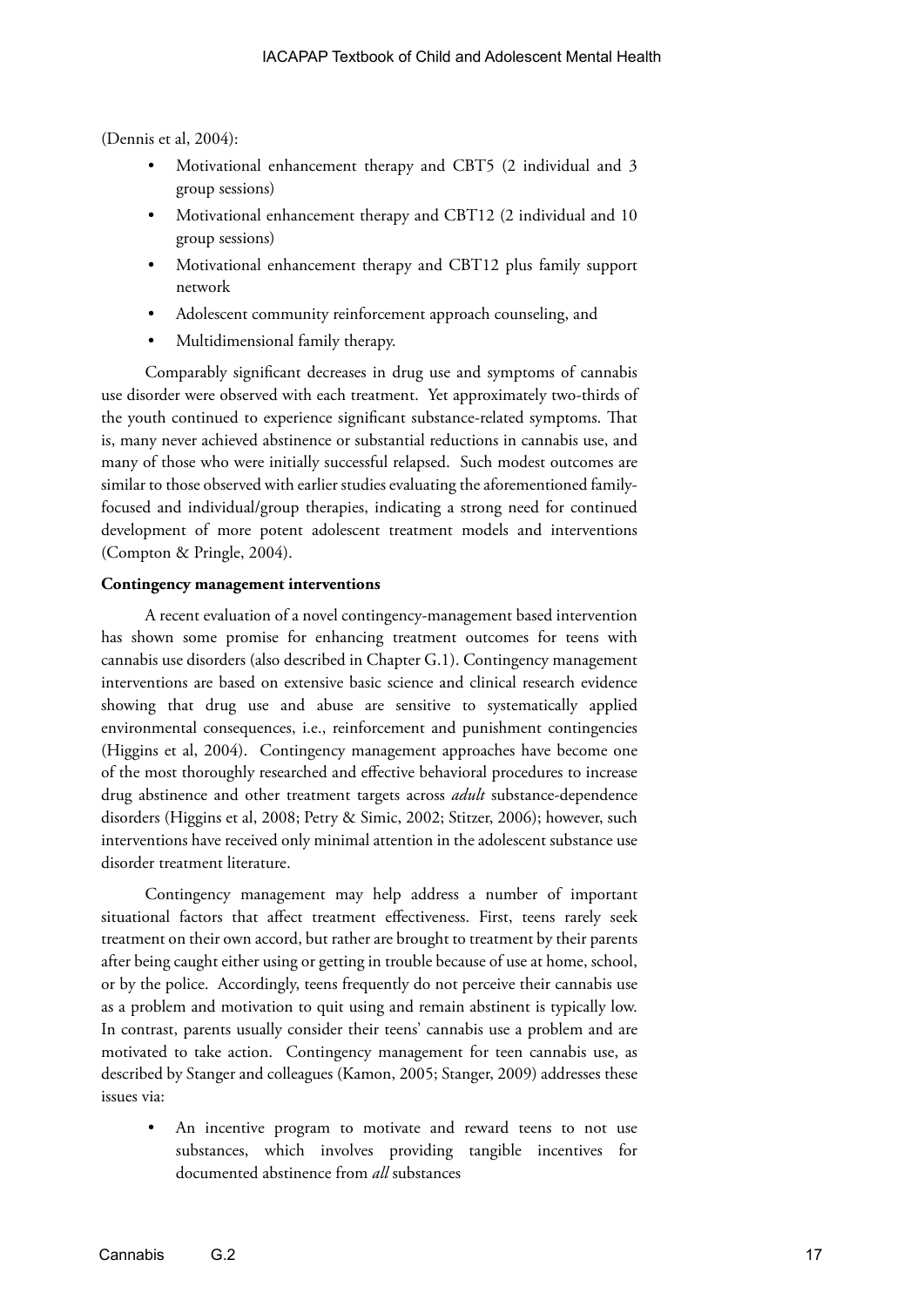| Table G.2.3 Adolescent Substance Abuse: Contingency Management Intervention* |                                                                                                                                                                                                                                                                                                                                                                                                                                                                                                     |  |  |
|------------------------------------------------------------------------------|-----------------------------------------------------------------------------------------------------------------------------------------------------------------------------------------------------------------------------------------------------------------------------------------------------------------------------------------------------------------------------------------------------------------------------------------------------------------------------------------------------|--|--|
| <b>Intervention components</b>                                               | <b>Description</b>                                                                                                                                                                                                                                                                                                                                                                                                                                                                                  |  |  |
| Motivational enhancement<br>therapy/ cognitive behavior<br>therapy (CBT)     | Teens receive individual counseling including two sessions of motivational<br>enhancement therapy followed by 10 sessions of CBT. Sessions address:<br>The positive and negative consequences of substance use<br>The teen's goals for the future and for treatment<br>$\bullet$<br>Coping skills related to substance use (refusal skills, relapse prevention,<br>$\bullet$<br>coping with cravings) and<br>General life skills (problem solving, mood management, anger management).<br>$\bullet$ |  |  |
| Clinic based contingency<br>management                                       | Teens earn incentives at each visit<br>$\bullet$<br>Incentives for documented abstinence escalate with continuous abstinence<br>$\bullet$<br>Substance use or failure to submit a specimen resets voucher values to the<br>٠<br>starting value, but are reset back to the maximum after three consecutive<br>negative tests.<br>Teens who remain abstinent throughout weeks 1-14 can earn vouchers worth<br>\$590.                                                                                  |  |  |
| Twice weekly urine drug<br>testing                                           | Objective testing for substance use is necessary to conduct the abstinence-based<br>contingency management program, and is also necessary for valid evaluation of<br>treatment progress. During treatment, teens submit twice weekly urine samples<br>that are tested immediately in the clinic, with results shared with the teen, parents<br>and clinical staff.                                                                                                                                  |  |  |
| Substance monitoring<br>contract                                             | Parents create a contract specifying rewards the teen earns after each 1/2 week<br>period of abstinence (documented by teen and parent report, urine drug testing,<br>and parent administered breathalyzers-see Appendix G.2.1 for a model). Parents<br>also specify consequences for substance use that last until the next period of<br>documented abstinence.                                                                                                                                    |  |  |
| Family management<br>curriculum                                              | This curriculum from the "adolescent transitions program" teaches parents basic<br>principles and skills to decrease problem behaviors and increase prosocial<br>behaviors (Dishion & Kavanagh, 2003).                                                                                                                                                                                                                                                                                              |  |  |
| Parent incentives                                                            | Parents receive incentives for:<br>Attending sessions<br>$\bullet$<br>Attending urine drug testing appointments with the teen<br>$\bullet$<br>Completing assignments to track teen behavior at home<br>$\bullet$<br>Document parenting changes, and<br>$\bullet$<br>Enforcing the substance monitoring contract<br>$\bullet$<br>Parents typically earn about \$100 over the 14-week program.                                                                                                        |  |  |
| * Stanger et al (2009).                                                      |                                                                                                                                                                                                                                                                                                                                                                                                                                                                                                     |  |  |

- A behavioral parenting intervention that focuses on the development and implementation of an abstinence-based contract directing parents to provide tangible incentives for drug abstinence and to deliver negative consequences for evidence of continued use, and
- Incentives that motivate and reward parents for adhering to a parent training program and the abstinence contract.

These contingency management components are integrated with weekly individual motivational enhancement therapy/CBT counseling and twice weekly urine drug testing and alcohol breath testing (see Table G.2.3 and Appendix G.2.1).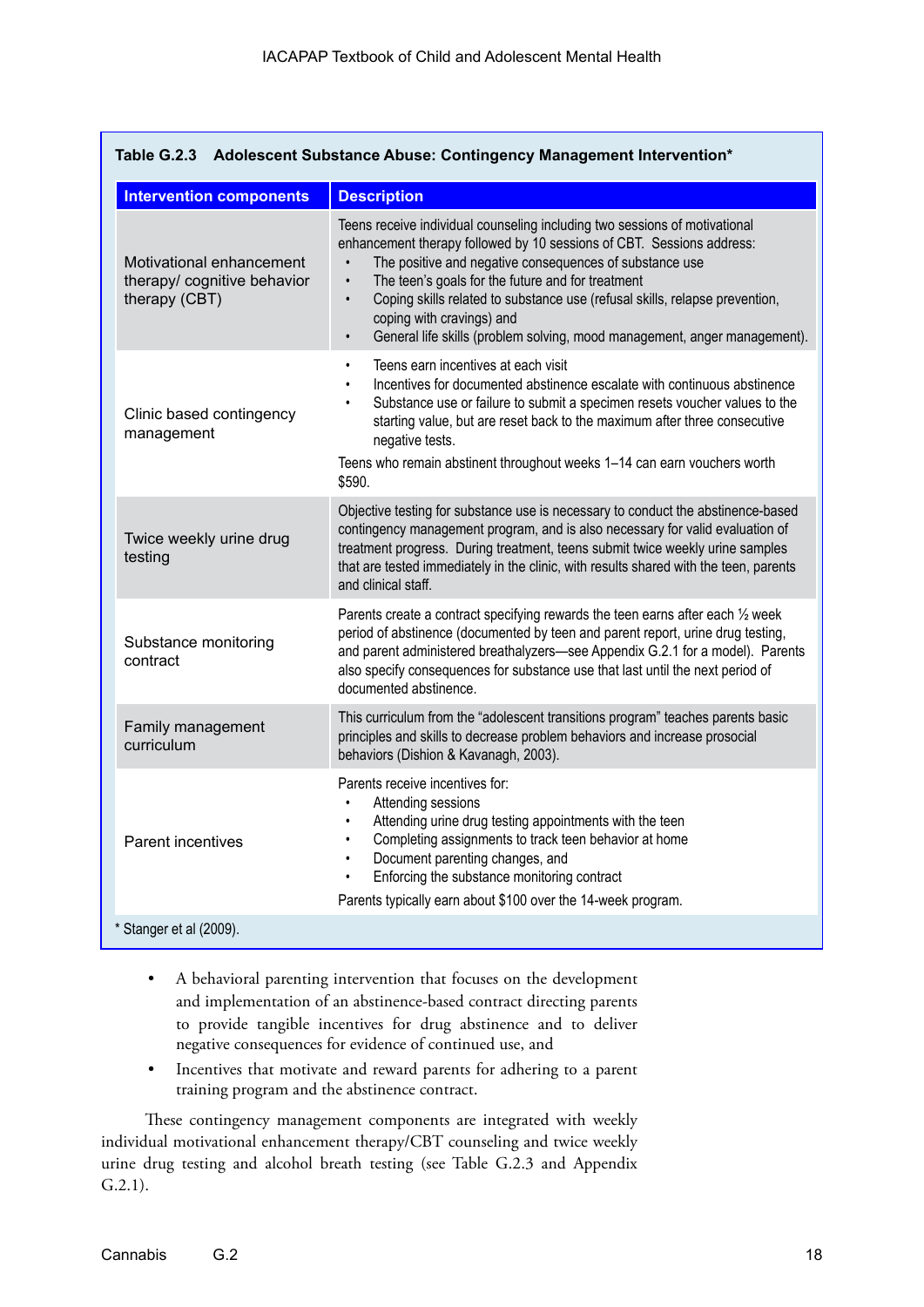#### *Clinic-delivered incentive program*

Teens receive incentives each time they provide urine specimens that test negative for cannabis and other drugs. In addition, to receive the incentive, parents must report that the teen has not used alcohol since the last scheduled urine test. Parents are provided with disposable breathalyzers and instructed on how to use them. Incentives have a monetary value that increases with each consecutive negative urine test and parent report. Cash is not provided, instead, gift cards/ certificates from various retailers are used.

#### *Parent-delivered contingency management program.*

Parents are expected to:

- Model appropriate behavior related to substance use
- Increase monitoring of their youth's behavior
- Learn to develop clear, consistent, and effective consequences for substance use, and
- Develop effective methods to motivate drug abstinence.

Therapists assist parents to develop a contract (see Appendix G.2.1), which includes specific positive and negative consequences that the parent will implement in response to urine and breath test results.

#### *Objective testing*

Objective testing for substance use is necessary to conduct the abstinencebased contingency management program and for valid evaluation of progress. Teens rarely show high motivation for abstinence and also typically face aversive consequences from parents, schools, or juvenile justice if they continue to use substances. Thus, they are motivated to give inaccurate self-reports and avoid or manipulate the objective testing procedures. Teens provide urine specimens prior to their counseling session under direct staff observation according to a twice weekly schedule throughout treatment. Specimens are immediately screened for cannabis, cocaine, opioids, benzodiazepines, amphetamines, and methamphetamine, and results are provided to teens, parents, and therapists within 10-15 minutes of providing the specimen if possible. Adulterant testing is conducted to assess for dilution and attempts to directly alter test results.

With cannabis, up to two weeks of abstinence (and sometimes longer) are needed to allow sufficient time for a valid negative test result (e.g., for THCCOOH: 50ng/ml cutoff). This time is highly variable and influenced by individual difference in physiology, amount and duration of cannabis use, and recent activity level. The contingency management program used in Stanger et al (2009) and in adult contingency management studies targeting cannabis use was delayed two weeks before implementing the incentives program. Teens are clearly informed and repeatedly reminded about the need to be abstinent for 1-2 weeks before urinalysis testing will result in a cannabis-negative finding. The other drugs tests performed typically take 3-7 days post use to test negative at their respective standard cutoff levels.

# *Results*

This contingency management program combined with motivational enhancement therapy and CBT was compared with an intervention that included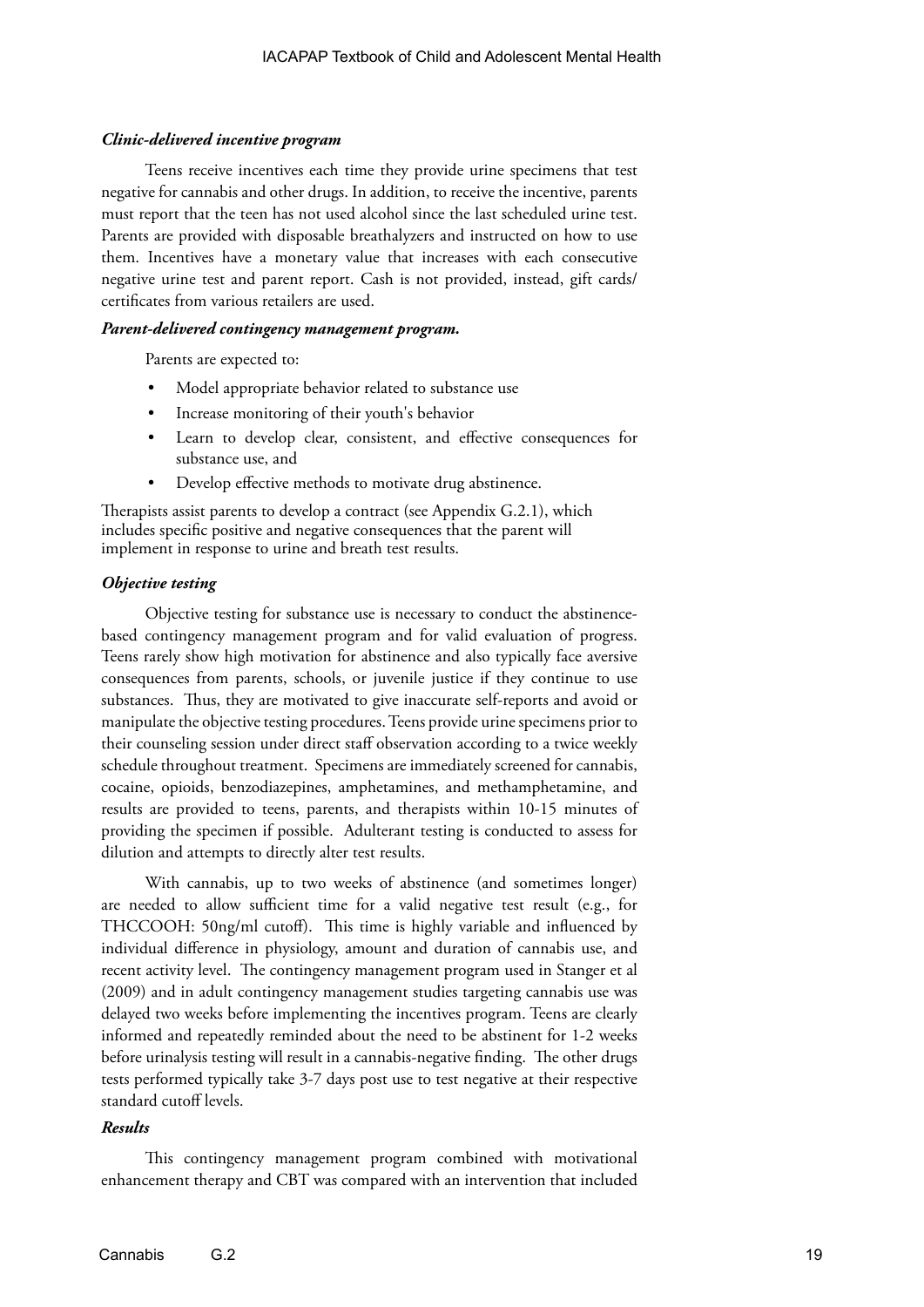motivational enhancement therapy, CBT, weekly educational parent sessions, and an attendance-based incentive program. Both treatments included twice weekly urine testing with results provided immediately to the parents and the teen. The contingency management group demonstrated greater rates of continuous abstinence during treatment than the comparison intervention, but this effect did not clearly extend to post-treatment assessments. Overall, rates of cannabis abstinence in both treatment conditions were relatively high compared with those reported in previous studies, suggesting that the comparison condition might also warrant further evaluation to determine its efficacy. The twice-weekly urine testing program provided in both treatment conditions, which systematically reported results to parents, was unique to this study and may be an active component in its own right.

#### **Maintaining treatment effects**

An intervention for teens focused on maintaining treatment gains (reducing relapse), "assertive continuing

care", warrants mention (Godley et al, 2007). With assertive continuing care, adolescents are assigned a case manager for 90 days after discharge from an inpatient treatment facility. The case manager makes weekly home visits with the goals of engaging the youth in other identified services, development of a new social support system involving pro-social activities, and generally reinforcing strategies to maintain abstinence. In a randomized trial comparing assertive continuing care to usual care, the assertive continuing care intervention was more effective in increasing adolescents' engagement and retention in care, and resulted in higher longer-term abstinence from cannabis.

### **Pharmacotherapy**

Research exploring medications for cannabis use disorder has been stimulated by the increased recognition of the need for cannabis use disorder treatments, combined with new findings about cannabis withdrawal and better understanding of the endogenous cannabinoid system (Benyamina et al, 2008; Hart et al, 2005; Nordstrom & Levin, 2007; Vandrey & Haney, 2009). Unfortunately there is currently no strong evidence supporting any specific medication – thus there are no medications for cannabis use disorder approved by regulatory bodies. Among the many laboratory studies and a few clinical trials that have been published, only one study has assessed a medication for cannabis use disorder in adolescents or young adults. A small open label trial of N-acetylcysteine – a medication targeting glutamate – showed promise for reducing cannabis use in 18-21 year olds with cannabis use disorder (Gray et al, 2010). Preliminary reports from a controlled follow-up study appear to provide further support for the potential efficacy of this medication.

Medications research is targeting a number of different mechanisms. For example, *agonist* medications that have a similar mechanism of action as THC and can either substitute for cannabis or blunt the euphoric effects of cannabis if used



Parent public service announcement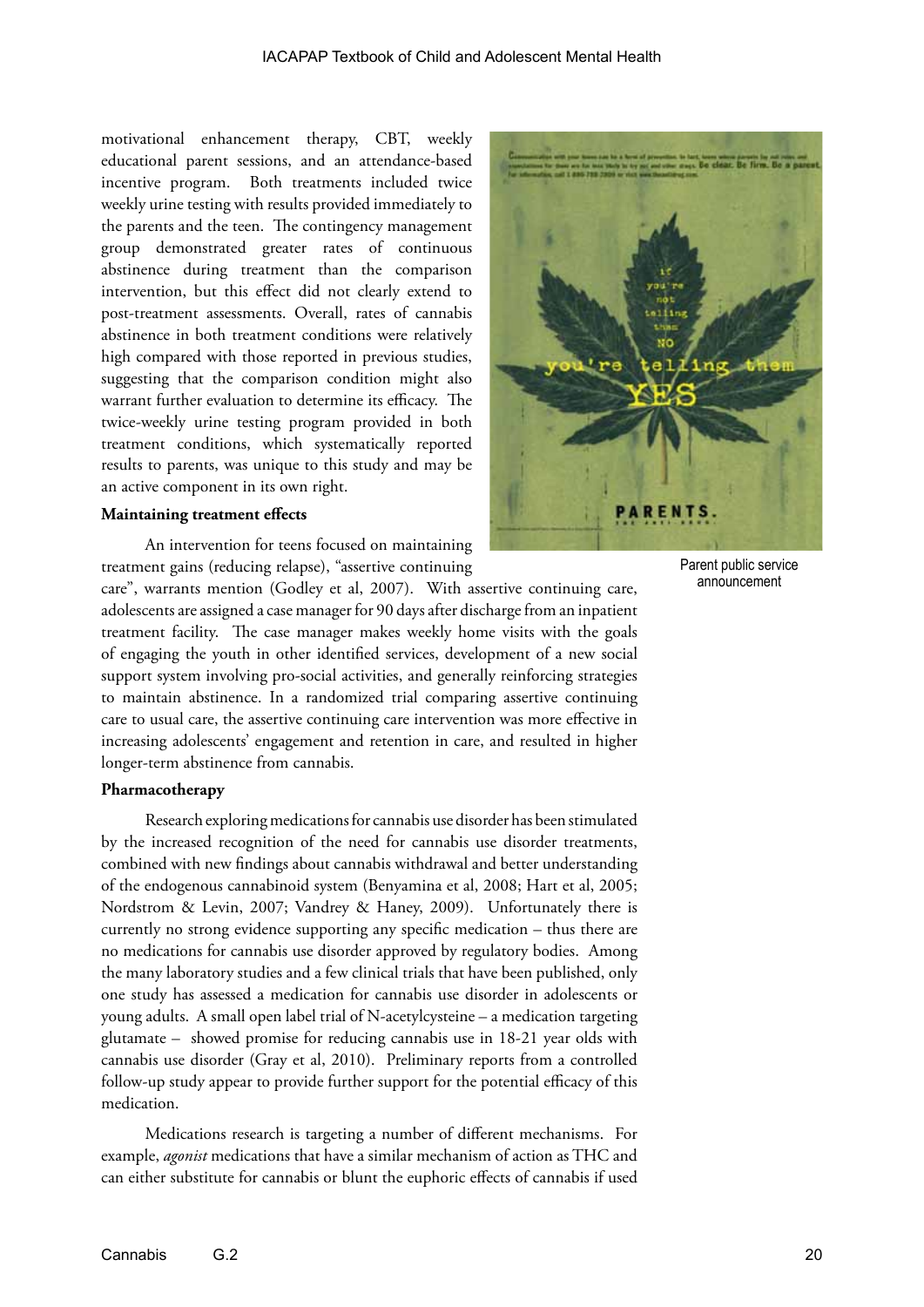(in the case of relapse), or be used short-term to suppress withdrawal symptoms; CB1 receptor *antagonists* can reduce binding to the receptor and thereby reduce euphoric effects if cannabis were used or, possibly, prompt withdrawal symptoms in the case of inverse agonists. Although some promising data have emerged for one such antagonist, *rimonabant*, concerns regarding its safety (i.e., putatively causes depressive symptoms and suicidality) have stopped investigation and halted its use.

Another approach has been to test medications that might provide symptomatic relief of withdrawal or reduce desire or craving. To date, most studies have been unsuccessful in finding promising candidate medications using this approach. Two medications that improve sleep, lofexidine and zolpidem, have shown some promise for reducing withdrawal symptoms and in particular sleep difficulties that occur with abrupt cessation of cannabis.

#### **Secondary prevention**

"Check-up" interventions, originally developed to reach adult cannabis users who were ambivalent about stopping their use or who did not perceive their use to be a problem (Stephens et al, 2007), have recently been adapted for adolescents. An initial US study tested a check-up intervention with teens in grades 9-12 who had used cannabis at least 9 times in the past month (Walker et al, 2006). The check-up consisted of a computerized assessment and two 30-minute motivational enhancement sessions. Teens were recruited with posters and health education lectures and then were randomized to either the check-up intervention or a 3-month delayed treatment condition. Teens in both conditions significantly reduced their cannabis use, yet between-group differences were not observed. A second study with a similar sample of teens compared the same brief motivational enhancement intervention with an "educational feedback control" intervention and a delayed feedback control group (Walker et al, 2011). The two active treatments reduced cannabis use over 3 months with a greater reduction observed in the motivational enhancement condition. Both conditions showed reductions over 12 months with no between-group differences. Three additional studies further demonstrated that brief motivational enhancement-based interventions show promise for reducing cannabis use in adolescents outside a treatment setting (Martin & Copeland, 2008; McCambridge & Strang, 2004; Winters & Leitten, 2007). This body of research clearly shows that cannabis-using teens will engage in brief interventions that address cannabis use, and that these interventions can reduce use. Note that reduction and not abstinence is the most common outcome among teens exposed to these interventions.

In summary, a number of behavior- and family-based psychosocial interventions have been developed that are efficacious for treating cannabis use disorders in adolescents. Unfortunately, as with treatment in adults and for substance use disorders in general, the rates of abstinence are modest. Integrating contingency management-based programs is one way of enhancing response rates, but still many teens do not respond. Clearly, further development of effective treatments will be required to better prevent and meet the needs of those who experience problems related to cannabis use.

# **RISK FACTORS**

 In addition to the aforementioned genetic risk for the development of cannabis use disorder – or substance use disorders in general – environmental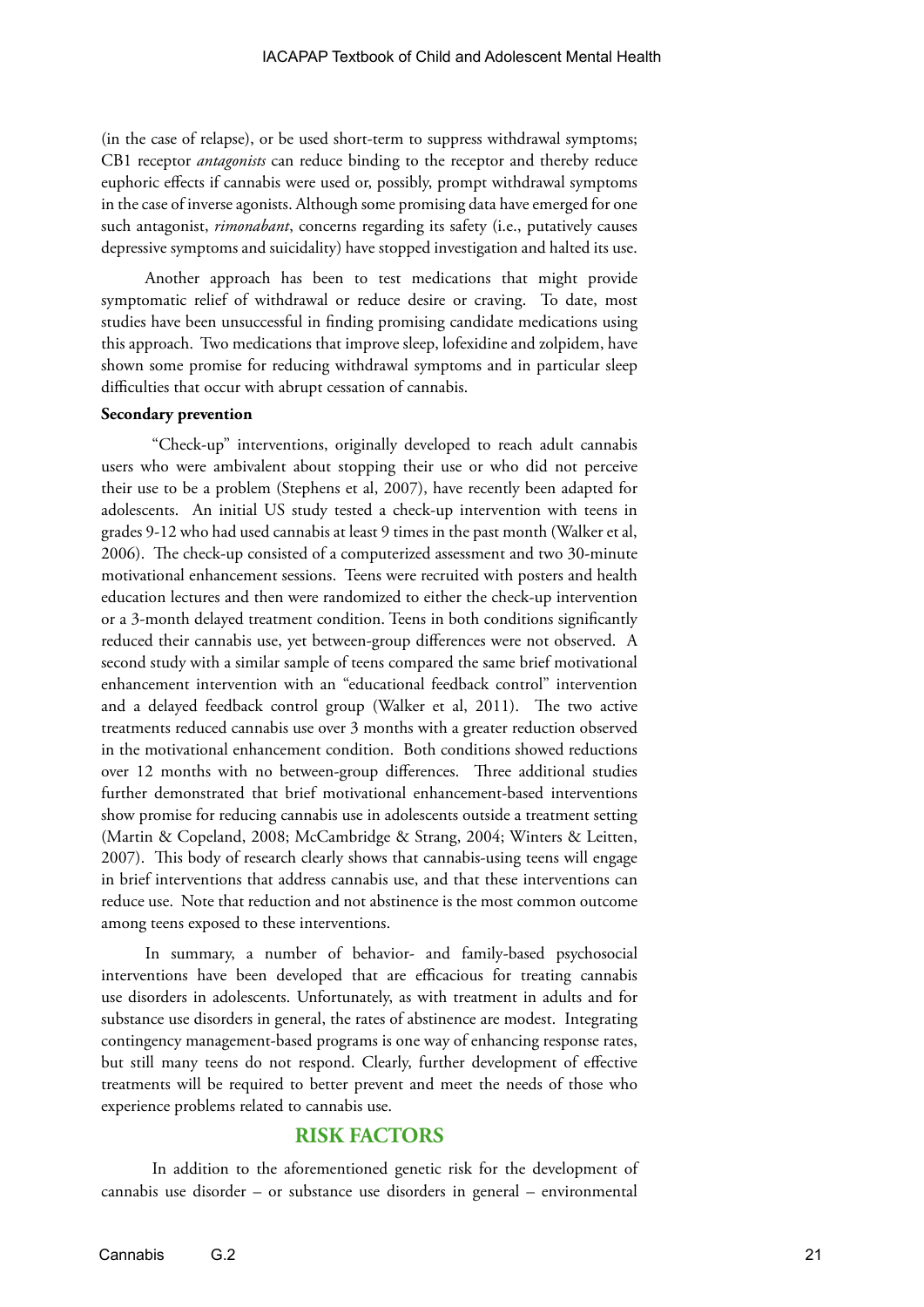factors contribute to the use and abuse of cannabis. Perhaps availability is of most importance. Because of high demand and ease of growing, cannabis is the most widely available illicit drug in the world. Legal policies regarding cannabis possession likely impact access and use rates. Although some argue that "legal use" – such as that in the Netherlands where use of cannabis by adults and regulated sale of small quantities is tolerated – does not increase rates of use and cannabis use disorder, this may be because cannabis is widely available and accessible even in countries where it is not tolerated. In the US, where it is illegal, cannabis is almost as easy for teens to obtain as alcohol or tobacco (Johnston et al, 2009).

Other factors that strongly predict cannabis use and cannabis use disorders include (Brook et al, 2001; von Sydow et al, 2002):

- Delinquent behavior
- Chaotic home environment
- Low socio-economic status
- Other psychopathology
- Low perceived risk of harm
- Use of other substances
- Use by peers, and
- Use by family members.

Moreover, early initiation of use increases the probability of developing a cannabis use disorder, any substance use disorder, and other psychiatric disorders.

#### **PREVENTION**

Given the difficulty in successfully treating cannabis use disorders, prevention efforts become paramount for reducing the consequences associated with cannabis use and cannabis use disorders. Targets and strategies for prevention are similar to those for other types of substance use disorders and are focused on the risk factors mentioned. Educational campaigns, social policies, and media portrayals of cannabis that increase the perception that cannabis is potentially harmful and may lead to problems are likely to reduce the probability of use and delay initiation. Parenting education and training on effective family approaches to discuss and handle substance use in general and cannabis use in particular, are important targets (Stormshak et al, 2011). A number of websites (mentioned elsewhere in this chapter) offer excellent science-based information to guide this process. Similarly teen educational approaches that are balanced, science-based and rational, rather than based on "scare-tactics" are also available and likely to have positive impact. More broadly, particular school-based prevention programs can be helpful (Porath-Waller et al, 2010; Rohrbach et al, 2010). And last, enhanced general education programming and approaches for low socio-economic, high risk youth can be an effective method for reducing or delaying the onset of cannabis use (Tobler et al, 2011).

# **MEDICAL MARIJUANA AND LEGALIZATION**

Controversy related to the potential for medicinal use of cannabis and its legalization has caused confusion and mistrust of the data about cannabis and its potential adverse consequences and benefits. These issues warrant discussion



Click on the picture above to access NIDA's publication "Marijuana: Facts Parents Need to Know" and the picture below for "Marijuana: Facts for Teens". Both provide reliable information.

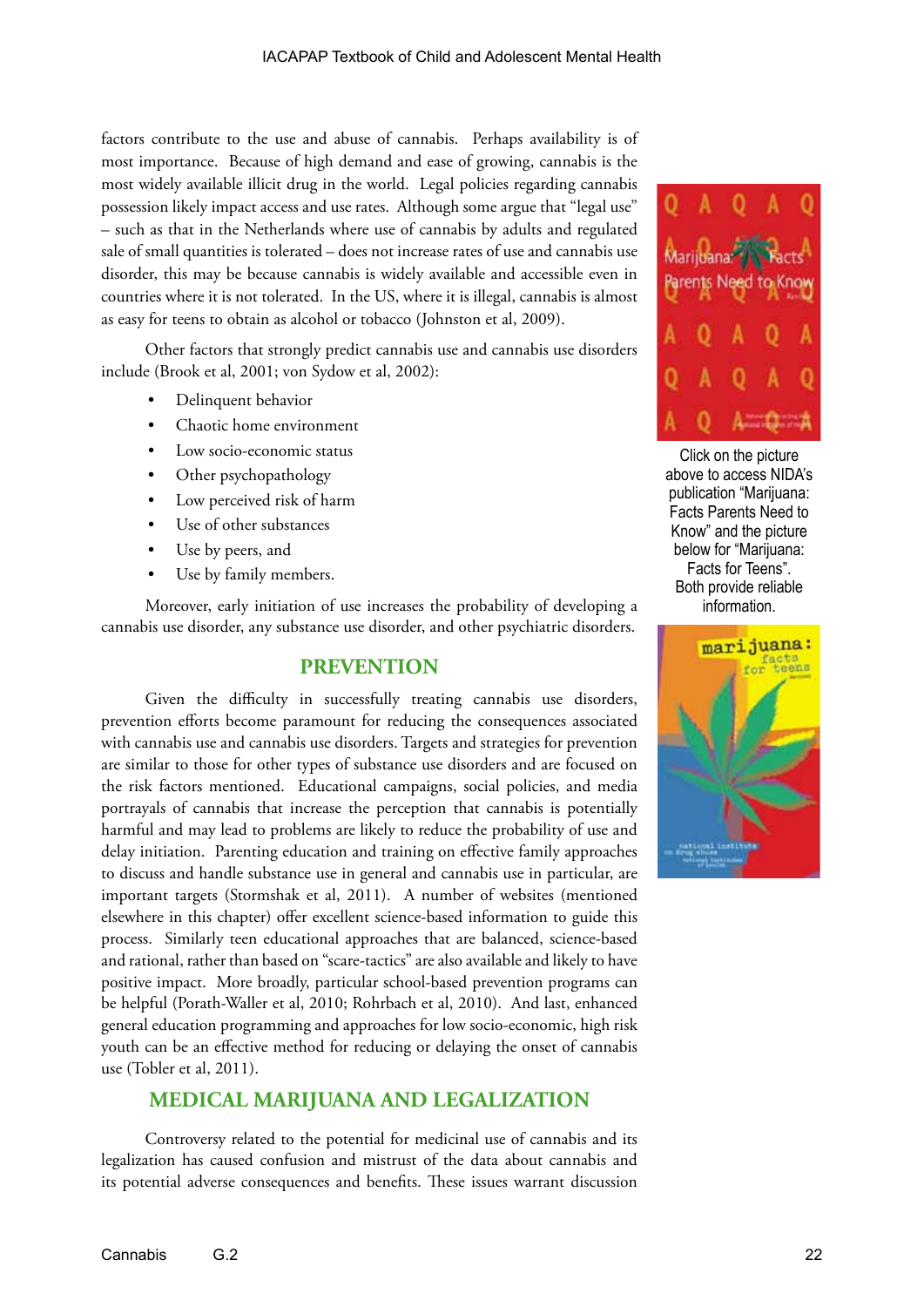because laws and regulations can strongly affect a teen's perception of the risk of harm associated with cannabis – and thereby the likelihood that they may try it or decide to use it regularly.

#### **Medicinal use**

In 1999, the Institute of Medicine acknowledged the importance of studying the risks and benefits of the use of cannabis and cannabinoids for specific medical conditions. Available data clearly *suggest* that the compounds in cannabis have potential beneficial effects for a number of medical conditions. This is not surprising as oral preparations of pure THC have been approved by regulatory bodies in multiple countries for AIDS wasting syndrome and for cancer patients receiving chemotherapy. The synthetic cannabinoid *nabilone* has been approved for use in cancer patients undergoing chemotherapy. An oro-mucosal spray extract, which contains THC and cannabidiol is approved for use in Canada and New Zealand to manage muscle spasticity in patients with multiple sclerosis and for neuropathic pain in cancer patients.

The important question, however, is whether *smoked* cannabis should be considered a "medicine" and be prescribed for specific ailments. Arguments for added benefit from smoked cannabis compared with oral or oral-mucosal modes of administration are related to the more rapid onset and absorption of THC that occurs from inhalation of the smoke, and the possible therapeutic contribution of constituents of cannabis other than THC (e.g., delta-8-THC and cannabidiol). Disadvantages include the adverse effects of smoke on the respiratory system and its potential carcinogenic impact, difficulty in determining therapeutic doses and reliably delivering such doses through smoke inhalation, increased probability for intoxication, and the potential to develop a cannabis use disorder with its associated social, cognitive, and behavioral consequences. Currently, the evidence for determining the efficacy and safety of specific doses of smoked cannabis for targeted medical indications does not approach that required by regulatory bodies to even consider approval.

Our rapidly increasing knowledge about the endocannabinoid system has increased optimism for the eventual use of cannabinoids (cannabis-like compounds) as medicines in areas such as treatment of pain, neuromuscular and neurodegenerative disorders, eating or appetite disorders, autoimmune diseases, and other psychiatric disorders (Budney & Lile, 2009). The target of such work is to produce alternative synthetic cannabinoid-based medications that reproduce the putative positive effects of smoked cannabis while reducing the aforementioned concerns. This path might approximate that of opioid medications, which have been developed and marketed for pain despite their abuse potential and substantial side effects, but have not included a smoked formulation for administration.

Discussion of legalization of cannabis can obviously influence how a teen may perceive the potential harm associated with cannabis use. Controversy regarding its legal status has grown since the early part of the  $20<sup>th</sup>$  century. Procannabis groups have been calling for decriminalization or legalization for many years, with most recent efforts directed at legalization for medical use. Arguments for legalization include:

- Alcohol use and abuse are more harmful and costly
- Regulated and taxed cannabis would provide fiscal benefits to society



Vaporizer used to consume cannabis.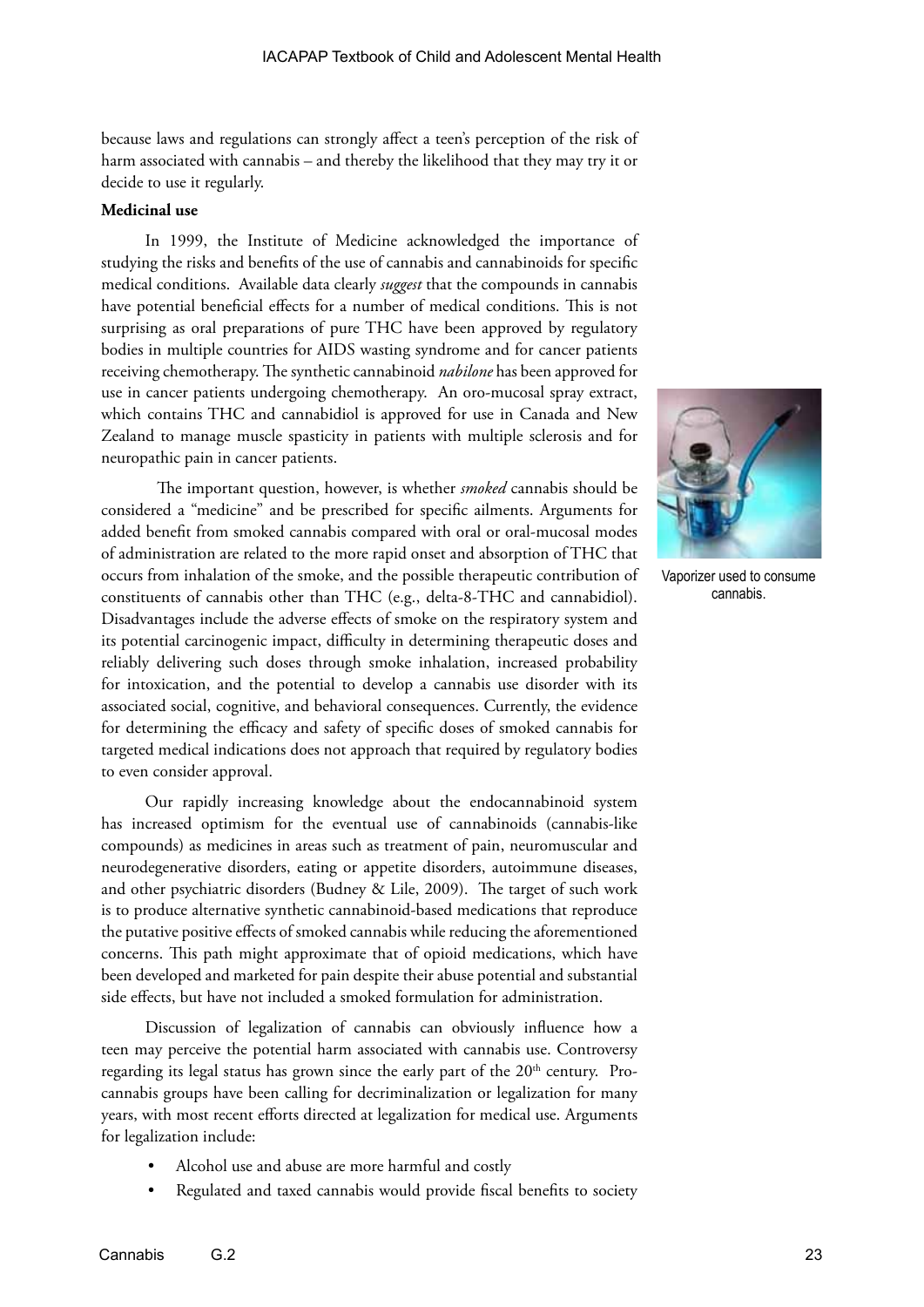and quality control for cannabis

- Addictive potential is relatively low
- Reduce crime related to dealing and prevent criminal status labels and future consequences for those who get arrested, and reduce the costs associated with prosecution
- Cannabis has medical benefits
- Criminalization impinges on personal freedom.

Counter arguments include:

- The psychosocial, health, and psychiatric consequences associated with cannabis misuse and related disorders are substantial
- Reduced cost combined with marketing/advertising would increase use and cannabis use disorders, particularly in vulnerable groups such as teens and those of low socioeconomic status
- Medical potential can be claimed for most substances that are abused and illegal
- Legalization would reduce the perceived harm and increase use, increased use will result in more driving under the influence of drugs and accidents.

Many of these points made by both pro- and anti-cannabis supporters have merit. Policymakers, who must decide how to manage cannabis in their respective cultures, are faced with a most difficult task of balancing multiple factors; most countries to date have sided with arguments related to the government protection of the public, including teens, from a potentially harmful substance.

# **CONCLUSION**

Cannabis misuse, abuse, dependence and withdrawal are real and relatively common problems with significant associated consequences that reflect a clear public health problem, particularly for adolescents and young adults. In most respects, cannabis use and the development of cannabis use disorders approximate what is observed with most other substances of abuse. A reasonable perspective is to acknowledge that some level of cannabis use can and does result in harmful effects. Like all other substances, including alcohol, that have addictive potential, most individuals who initiate cannabis use do not experience significant consequences, but others misuse, abuse, or become dependent and experience adverse outcomes. Fortunately, recent research has provided a wealth of knowledge for guiding the assessment, diagnosis, and treatment of cannabis use disorders, as well as prevention efforts. Hopefully, science will continue to provide more information that will enhance the development, availability and effectiveness of clinical and prevention approaches.



Cannabis coffee shop in Amsterdam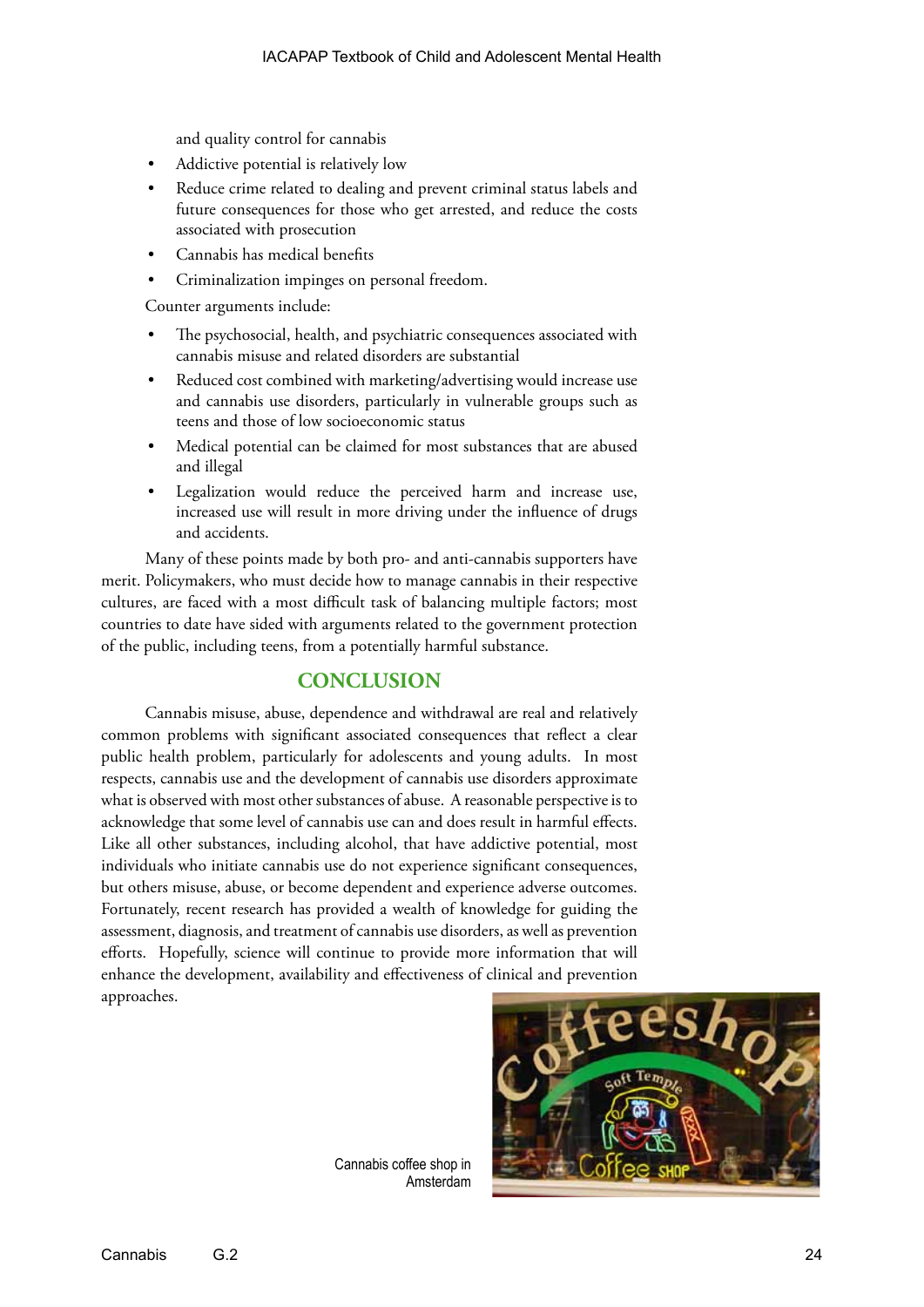# **REFERENCES**

- Abdullaev Y, Posner MI, Nunnally R et al (2010). Functional MRI evidence for inefficient attentional control in adolescent chronic cannabis abuse. *Behavioural Brain Research,* 215:45-57. doi: 10.1016/j.bbr.2010.06.023
- Abel EL (1980). *Marihuana: The First Twelve Thousand Years*. New York: Plenum.

Agrawal A, Budney AJ, Lynskey MT (2012). The co-occurring use and misuse of cannabis and tobacco: a review. *Addiction*. doi: 10.1111/j.1360-0443.2012.03837.x

- Agrawal A, Lynskey MT (2009). Candidate genes for cannabis use disorders: findings, challenges and directions. *Addiction,* 104:518-532. doi: 10.1111/j.1360- 0443.2009.02504.x
- Agrawal A, Lynskey MT, Bucholz KK et al (2007). Contrasting models of genetic co-morbidity for cannabis and other illicit drugs in adult Australian twins. *Psychological Medicine,* 37:49-60. doi: S0033291706009287
- Agrawal A, Scherrer JF, Lynskey MT et al (2011). Patterns of use, sequence of onsets and correlates of tobacco and cannabis. *Addictive Behaviors,* 36:1141-1147. doi: 10.1016/j.addbeh.2011.07.005
- Alexander D, Leung P (2006). The Marijuana Screening Inventory (MSI-X): concurrent, convergent and discriminant validity with multiple measures. *American Journal of Drug and Alcohol Abuse,* 32:351- 378. doi:10.1080/00952990600753594
- Allsop DJ, Norberg MM, Copeland J et al (2011). The Cannabis Withdrawal Scale development: patterns and predictors of cannabis withdrawal and distress. *Drug and Alcohol Dependence,* 119:123-129. doi: 10.1016/j. drugalcdep.2011.06.003
- American Psychiatric Association (2000). *Diagnostic and Statistical Manual of Mental Disorders,* 4th edition. Washington, DC: American Psychiatric Association.
- Annaheim B, Rehm J, Gmel G (2008). How to screen for problematic cannabis use in population surveys: an evaluation of the Cannabis Use Disorders Identification Test (CUDIT) in a Swiss sample of adolescents and young adults. *European Addiction Research,* 14:190-197. doi: 10.1159/000141643
- Anthony JC, Helzer JE (1991). Syndromes of drug abuse and dependence. In LN Robins, DA Regier (eds), *Psychiatric Disorders in America*. New York: Free Press, pp116-154.
- Anthony JC, Warner LA, Kessler RC (1994). Comparative epidemiology of dependence on tobacco, alcohol, controlled substances and inhalants: Basic findings from the National Comorbidity Survey. *Experimental and Clinical Psychopharmacology,* 2, 244-268.
- Ashtari M, Cervellione K, Cottone J et al (2009). Diffusion abnormalities in adolescents and young adults with a history of heavy cannabis use. *Journal of Psychiatric Research*, 43:189-204. doi: 10.1016/j. jpsychires.2008.12.002
- Becker B, Wagner D, Gouzoulis-Mayfrank E et al (2010). The

impact of early-onset cannabis use on functional brain correlates of working memory. *Progress in Neuro-Psychopharmacology & Biological Psychiatry,* 34:837- 845. doi: 10.1016/j.pnpbp.2010.03.032

Becker JT, Morris RG (1999). Working memory. *Brain and Cognition,* 41:1-8.

Benyamina A, Lecacheux M, Blecha L et al (2008). Current state of phamacotherapy and psychotherapy in cannabis withdrawal and dependence. *Expert Review of Neurotherapeutics*, 8:479-491.

Bhattacharyya S, Morrison PD, Fusar-Poli P et al (2010). Opposite effects of delta-9-tetrahydrocannabinol and cannabidiol on human brain function and psychopathology. *Neuropsychopharmacology,* 35:764- 774. doi: 10.1038/npp.2009.184

- Brook JS, Brook DW, Arencibia-Mireles O et al (2001). Risk factors for adolescent marijuana use across cultures and across time. *Journal of Genetic Psychology*, 162:357-374.
- Budney AJ (2006). Are specific dependence criteria necessary for different substances: How can research on cannabis inform this issue? *Addiction*, 101:125-133.
- Budney AJ (2007). Marijuana dependence and its treatment. *NIDA Science & Practice Perspectives,* 4:4-16.
- Budney AJ, Hughes JR (2006). The cannabis withdrawal syndrome. *Current Opinion in Psychiatry*, 19:233-238.
- Budney AJ, Hughes JR, Moore BA et al (2004). A review of the validity and significance of the cannabis withdrawal syndrome. *American Journal of Psychiatry*, 161:1967- 1977.

Budney AJ, Lile JA (2009). Moving beyond the cannabis controversy into the world of the cannabinoids. *International Review of Psychiatry*, 21:91-95. doi: 10.1080/09540260902782729

- Budney AJ, Moore BA, Vandrey RG et al (2003). The time course and significance of cannabis withdrawal. *Journal of Abnormal Psychology,* 112:393-402.
- Budney AJ, Radonovich KJ, Higgins ST et al (1998). Adults seeking treatment for marijuana dependence: A comparison to cocaine-dependent treatment seekers. *Experimental and Clinical Psychopharmacology,* 6:419- 426.

Budney AJ, Vandrey RG, Hughes JR et al (2007). Oral delta-9 tetrahydrocannabinol suppresses cannabis withdrawal symptoms. *Drug and Alcohol Dependence, 86*:22-29.

- Budney AJ, Vandrey RG, Hughes JR et al (2008). Comparison of cannabis and tobacco withdrawal: Severity and contribution to relapse. *Journal of Substance Abuse Treatment*, 35:362-368. doi: S0740-5472(08)00024-X
- Cary PL (2006). The marijuana detection window: Determining the length of time cannabinoids will remain detectable in urine following smoking. A critical review of relevant research and cannabinoid detection guidance for drug courts. *Drug Court Practitioner Fact Sheet*, IV(2):1-16.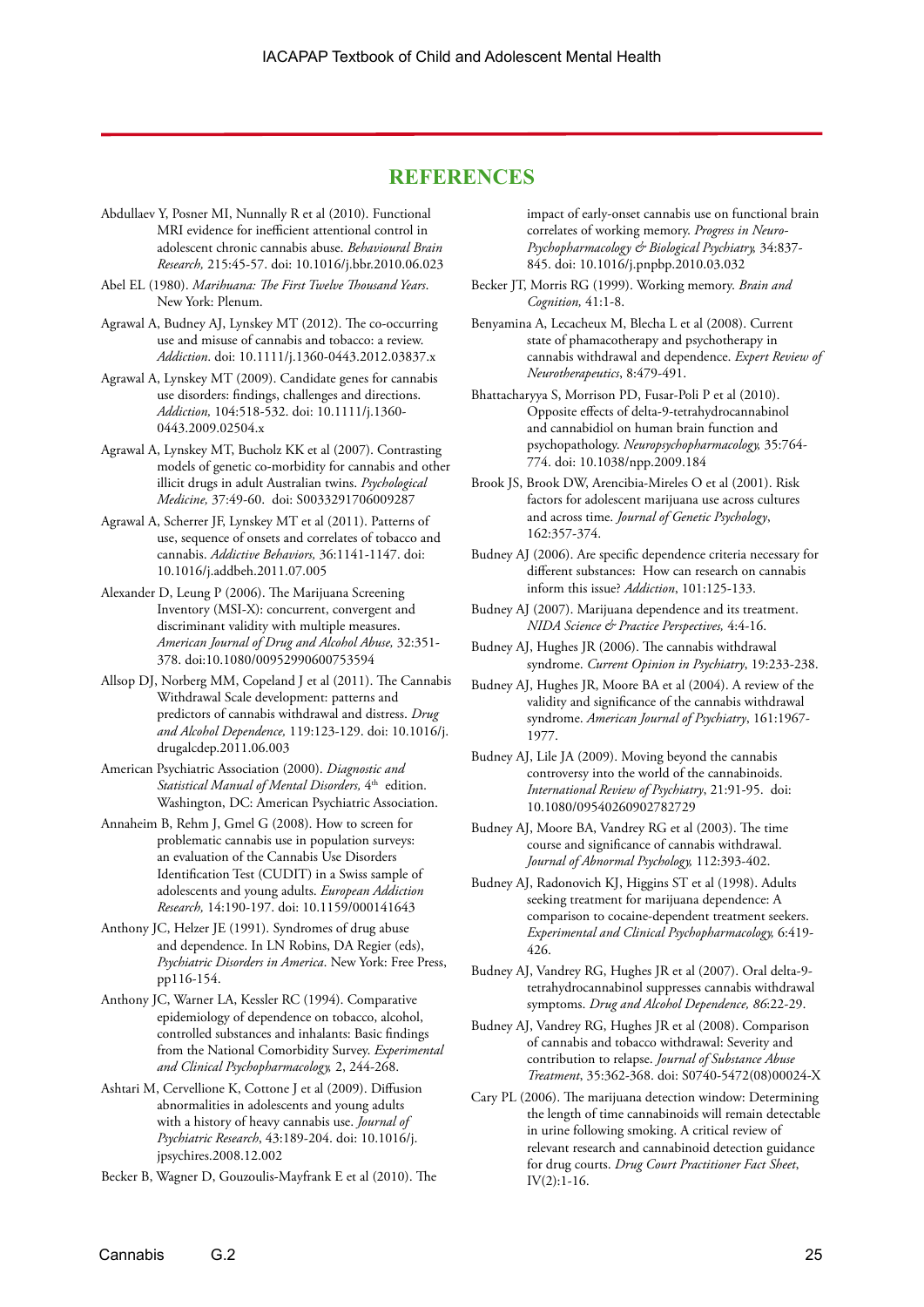- Chung T, Martin CS, Cornelius JR et al (2008). Cannabis withdrawal predicts severity of cannabis involvement at 1-year follow-up among treated adolescents. *Addiction*, 103:787-799. doi: 10.1111/j.1360- 0443.2008.02158.x
- Compton WM, Grant BF, Colliver JD et al (2004). Prevalence of marijuana use disorders in the United States: 1991- 1992 and 2001-2002. *Journal of the American Medical Association*, 291:2114-2121.
- Compton WM, Pringle B (2004). Services research on adolescent drug treatment. Commentary on "The cannabis youth treatment (CYT) study: Main findings from two randomized trials". *Journal of Substance Abuse Treatment*, 27:195-196. doi: 10.1016/j.jsat.2004.07.003
- Copeland J, Gilmour S, Gates P et al (2005). The Cannabis Problems Questionnaire: Factor structure, reliability, and validity. *Drug and Alcohol Dependence*, 80:313- 319.
- Copeland J, Swift W, Roffman RA et al (2001). A randomized controlled trial of brief cognitive-behavioral interventions for cannabis use disorder. *Journal of Substance Abuse Treatment,* 21:55-64.
- Copersino ML, Boyd SJ, Tashkin DP et al (2006). Cannabis withdrawal among non-treatment-seeking adult cannabis users. *American Journal on Addictions*, 15:8- 14.
- Cornelius JR, Chung T, Martin C et al (2008). Cannabis withdrawal is common among treatment-seeking adolescents with cannabis dependence and major depression, and is associated with rapid relapse to dependence. *Addictive Behaviors*, 33:1500-1505. doi:10.1016/j.addbeh.2008.02.001
- Degenhardt L, Hall W, Lynskey M (2003). Exploring the association between cannabis use and depression. *Addiction*, 98:1493-1504.
- Dennis M, Godley SH, Diamond G et al (2004). The cannabis youth treatment (CYT) study: Main findings from two randomized trials. *Journal of Substance Abuse Treatment*, 27:197-213. doi: 10.1016/j. jsat.2003.09.005
- Dishion TJ, Kavanagh K (2003). Intervening in Adolescent Problem Behavior: A Family-Centered Approach. New York, NY: Guilford Press, 2003
- Fergusson DM, Horwood LJ, Swain-Campbell N (2002). Cannabis use and psychosocial adjustment in adolescence and young adulthood. *Addiction*, 97:1123-1135.
- Fried P, Watkinson B, Gray R (2003). Differential effects on cognitive functioning in 13- to 16-year olds prenatally exposed to cigarettes and marihuana. *Neurotoxicology and Teratology*, 25:427-436.
- Gardner EL (2005). Endocannabinoid signaling system and brain reward: Emphasis on dopamine. *Pharmacology, Biochemistry and Behavior*, 81:263-284.
- Gfroerer JC, Wu L-T, Penne MA (2002). *Initiation of Marijuana Use: Trends, Patterns, and Implications*. Rockville, MD: **SAMHSA**
- Godley MD, Godley SH, Dennis ML et al (2007). The effect of assertive continuing care on continuing care linkage,

adherence and abstinence following residential treatment for adolescents with substance use disorders. *Addiction*, 102: 81-93. doi:10.1111/j.1360- 0443.2006.01648.x

- Gruber AJ, Pope HG, Hudson JI (2003). Attributes of longterm heavy cannabis users: A case control study. *Psychological Medicine,* 33:1415-1422.
- Haney M, Hart CL, Vosburg SK et al (2004). Marijuana withdrawal in humans: Effects of oral THC or Divalproex. *Neuropsychopharmacology*, 29:158-170.
- Hart CL, Haney M, Vosburg SK et al (2005). Reinforcing effects of oral delta 9 - THC in male marijuana smokers in a laboratory choice procedure. *Psychopharmacology*, 181:237-243.
- Hendriks V, van der Schee E, Blanken P (2011). Treatment of adolescents with a cannabis use disorder: main findings of a randomized controlled trial comparing multidimensional family therapy and cognitive behavioral therapy in The Netherlands. *Drug and Alcohol Dependence*, 119:64-71. doi: 10.1016/j. drugalcdep.2011.05.021
- Higgins ST, Heil SH, Lussier JP (2004). Clinical implications of reinforcement as a determinant of substance use disorders. *Annual Review of Psychology*, 55:431-461. doi: 10.1146/annurev.psych.55.090902.142033
- Higgins ST, Silverman K, Heil SH (2008). *Contingency Management in Substance Abuse Treatment*. New York, NY: The Guilford Press.
- Jager G, Block RI, Luijten M et al (2010). Cannabis use and memory brain function in adolescent boys: A crosssectional multicenter functional magnetic resonance imaging study. *Journal of the American Academy of Child and Adolescent Psychiatry*, 49:561-572. doi: 10.1016/j.jaac.2010.02.001
- [Johnston LD, O'Malley PM, Bachman JG et al \(2009\).](http://www.monitoringthefuture.org/pubs.html )  [Monitoring the Future: National Results on](http://www.monitoringthefuture.org/pubs.html )  [Adolescent Drug Use.](http://www.monitoringthefuture.org/pubs.html )
- Jones RT (2002). Cardiovascular system effects of marijuana. *Journal of Clinical Pharmacology,* 42(11 Suppl):58S-63S.
- Kalant H (2004). Adverse effects of cannabis on health: an update of the literature since 1996. *Progress in Neuro-Psychopharmacology & Biological Psychiatry*, 28:849- 863.
- Karschner EL, Darwin WD, McMahon RP et al (2011). Subjective and physiological effects after controlled Sativex and oral THC administration. *Clinical Pharmacology and Therapeutics,* 89:400-407. doi: 10.1038/clpt.2010.318
- Knight JR, Sherritt L, Shrier LA et al (2002). Validity of the CRAFFT substance abuse screening test among adolescent clinic patients. *Archives of Pediatrics & Adolescent Medicine*, 156:607-614.
- Levin KH, Copersino ML, Heishman SJ et al (2010). Cannabis withdrawal symptoms in non-treatment-seeking adult cannabis smokers. *Drug and Alcohol Dependence*, 111:120-127. doi: 10.1016/j.drugalcdep.2010.04.010
- Lopez-Larson MP, Bogorodzki P, Rogowska J et al (2011). Altered prefrontal and insular cortical thickness in adolescent marijuana users. *Behavioural Brain Research*,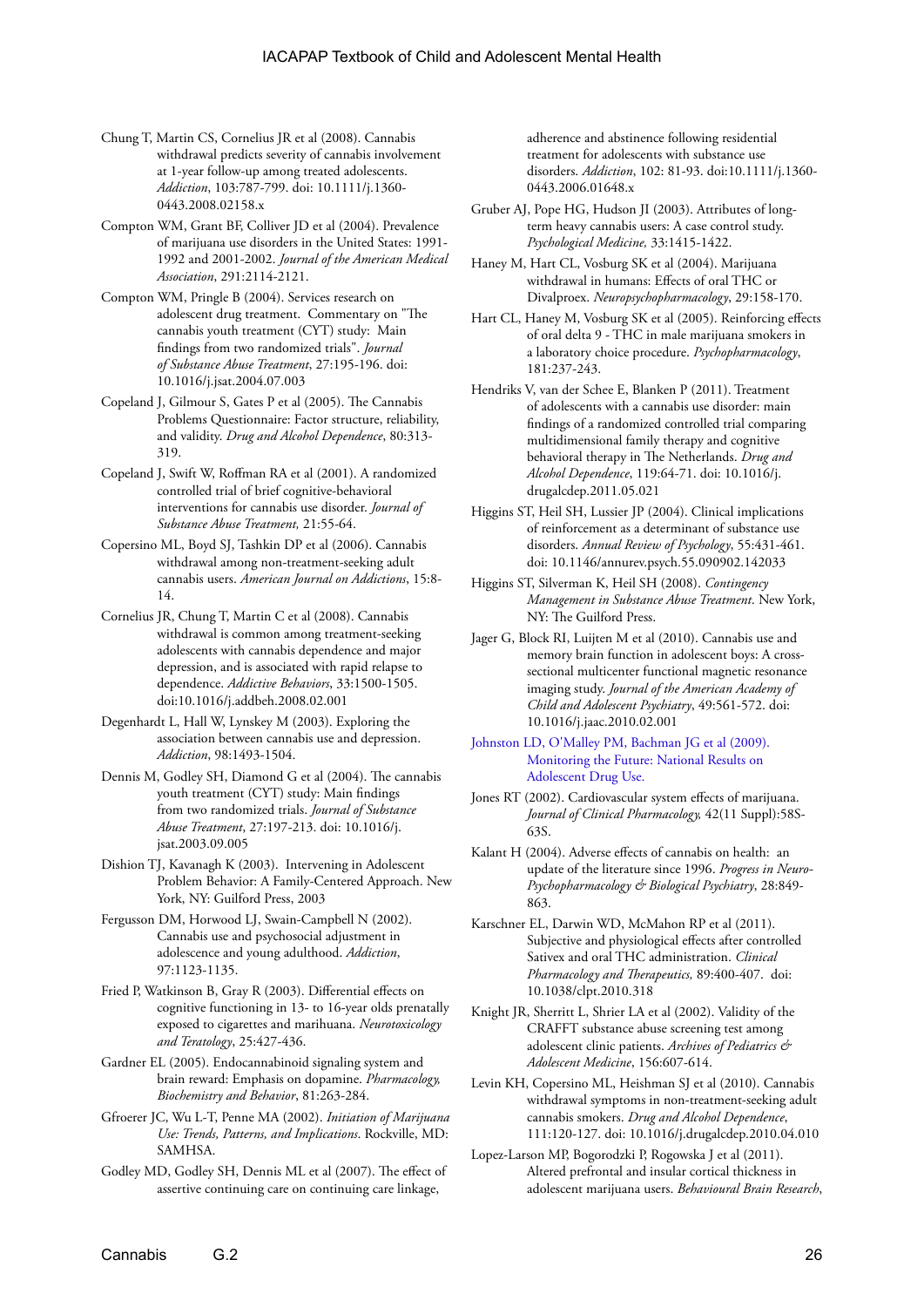220:164-172. doi: 10.1016/j.bbr.2011.02.001

- Lynskey MT, Vink JM & Boomsma DI (2006). Early onset cannabis use and progression to other drug use in a sample of Dutch twins. *Behavior Genetics*, 36:195-200. doi: 10.1007/s10519-005-9023-x
- Marijuana Treatment Project Research Group (2004). Brief Treatments for cannabis dependence: findings from a randomized multisite trial. *Journal of Consulting and Clinical Psychology,* 72:455-466.
- Martin G, Copeland J (2008). The adolescent cannabis checkup: randomized trial of a brief intervention for young cannabis users. *Journal of Substance Abuse Treatment*, 34:407-414. doi: 10.1016/j.jsat.2007.07.004
- Martin G, Copeland J, Gilmour S et al (2006). The Adolescent Cannabis Problems Questionnaire (CPQ-A): psychometric properties. *Addictive Behaviors*, 31:2238- 2248. doi: 10.1016/j.addbeh.2006.03.001
- McCambridge J, Strang J (2004). The efficacy of singlesession motivational interviewing in reducing drug consumption and perceptions of drug-related risk and harm among young people: results from a multi-site cluster randomized trial. *Addiction*, 99:39-52.
- Miele GM, Carpenter KM, Smith Cockerham M et al (2000). Substance Dependence Severity Scale (SDSS): reliability and validity of a clinician-administered interview for DSM-IV substance use disorders. *Drug and Alcohol Dependence*, 59:63-75. doi: S0376- 8716(99)00111-8
- Milin R, Manion I, Dare G et al (2008). Prospective assessment of cannabis withdrawal in adolescents with cannabis dependence: a pilot study. *Journal of the American Academy of Child & Adolescent Psychiatry*, 47:174-178. doi: 10.1097/chi.0b013e31815cdd73
- Nordstrom BR, Levin FR (2007). Treatment of cannabis use disorders: a review of the literature. *American Journal on Addictions*, 16:331-342.
- Peters EN, Budney AJ, Carroll KM (2012). Clinical correlates of co-occurring cannabis and tobacco use: a systematic review. *Addiction*. doi: 10.1111/j.1360- 0443.2012.03843.x
- Petry N, Simic F (2002). Recent advances in the dissemination of contingency management techniques: Clinical and research perspectives. *Journal of Substance Abuse Treatment*, 23:81-86. doi: 10.1016/s0740- 5472(02)00251-9
- Porath-Waller AJ, Beasley E, Beirness DJ (2010). A meta-analytic review of school-based prevention for cannabis use. *Health Education & Behavior*, 37:709-723. doi: 10.1177/1090198110361315
- Rohrbach LA, Sun P, Sussman S (2010). One-year follow-up evaluation of the Project Towards No Drug Abuse (TND) dissemination trial. *Preventive Medicine*, 51:313-319. doi: 10.1016/j.ypmed.2010.07.016
- Schweinsburg AD, Schweinsburg BC, Medina KLet al (2010). The influence of recency of use on fMRI response during spatial working memory in adolescent marijuana users. *Journal of Psychoactive Drugs*, 42:401- 412.
- Sewell RA, Ranganathan M, D'Souza DC (2009). Cannabinoids and psychosis. *International Review of Psychiatry*,

21:152-162. doi: 10.1080/09540260902782802

- Solowij N, Stephens RS, Roffman RA et al (2002). Cognitive functioning of long-term heavy cannabis users seeking treatment. *Journal of American Medical Association*, 287:1123-1131.
- Stanger C, Budney AJ (2010). Contingency management approaches for adolescent substance use disorders. *Child and Adolescent Psychiatric Clinics of North America*, 19:547-562.
- Stephens RS, Babor TF, Kadden R et al (2002). The Marijuana Treatment Project: Rationale, design and participant characteristics. *Addiction*, 97(supp):109-124.
- Stephens RS, Roffman RA, Fearer SA et al (2007). The Marijuana Check-up: promoting change in ambivalent marijuana users. *Addiction*, 102:947-957. doi:10.1111/j.1360-0443.2007.01821.x
- Stitzer M (2006). Contingency management and the addictions. *Addiction*, 101:1536-1537.
- Stormshak EA, Connell AM, Veronneau MH et al (2011). An ecological approach to promoting early adolescent mental health and social adaptation: family-centered intervention in public middle schools. *Child Development*, 82:209-225. doi: 10.1111/j.1467- 8624.2010.01551.x
- Substance Abuse and Mental Health Services Administration (2008). *Treatment Episode Data Set (TEDS): 1996- 2006 National Admissions to Substance Abuse Treatment Services*. (DHHS Publication No. (SMA) 08-4347). Rockville, MD: Office of Applied Studies.
- Tetrault JM, Crothers K, Moore BA et al (2007). Effects of marijuana smoking on pulmonary function and respiratory complications: a systematic review. *Archives of Internal Medicine*, 167:221-228.
- Tims FM, Dennis ML, Hamilton N et al (2002). Characteristics and problems of 600 adolescent cannabis abusers in outpatient treatment. *Addiction*, 97(supp1):46-57.
- Tobler AL, Komro KA, Dabroski A et al (2011). Preventing the link between SES and high-risk behaviors: "valueadded" education, drug use and delinquency in highrisk, urban schools.. *Prevention Science*, 12:211-221. doi: 10.1007/s11121-011-0206-9
- UNODC (2008). *2008 World Drug Report.* Vienna: United Nations Office on Drugs and Crime.
- Vandrey R, Budney AJ, Kamon JL et al (2005). Cannabis withdrawal in adolescent treatment seekers. *Drug and Alcohol Dependence*, 78:205-210.
- Vandrey R, Haney M (2009). Pharmacotherapy for cannabis dependence: how close are we? *CNS Drugs*, 23:543- 553.
- Vandrey R, Mintzer MZ (2009). Performance and cognitive alterations. In L Cohen, FL Collins, AM Young et al (eds), *The Pharmacology and Treatment of Substance Abuse: An Evidence-Based Approach*. Mahwah, NJ: Lawrence Erlbaum Associates, Inc, pp41-62.
- Vandrey RG, Budney AJ, Hughes JR et al (2008). A withinsubject comparison of withdrawal symptoms during abstinence from cannabis, tobacco, and both substances. *Drug Alcohol Dependence,* 92:48-54. doi: 10.1016/j.drugalcdep.2007.06.010